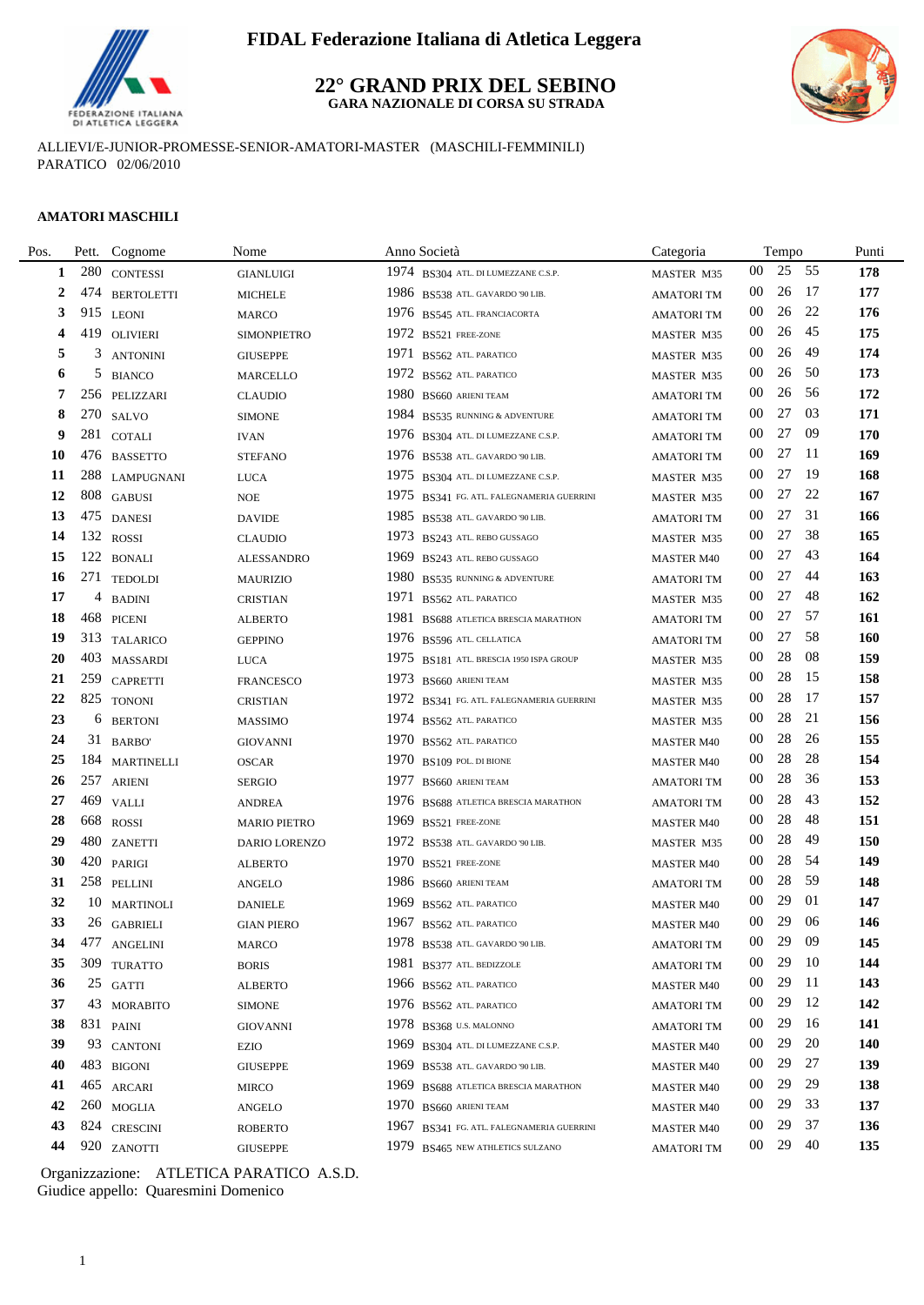

**22° GRAND PRIX DEL SEBINO GARA NAZIONALE DI CORSA SU STRADA**



ALLIEVI/E-JUNIOR-PROMESSE-SENIOR-AMATORI-MASTER (MASCHILI-FEMMINILI) PARATICO 02/06/2010

### **AMATORI MASCHILI**

| Pos. |     | Pett. Cognome     | Nome                 |      | Anno Società                              | Categoria         |                 | Tempo    |     | Punti      |
|------|-----|-------------------|----------------------|------|-------------------------------------------|-------------------|-----------------|----------|-----|------------|
| 45   |     | 855 ARCARI        | <b>ANGELO FAUSTO</b> |      | 1966 BS521 FREE-ZONE                      | <b>MASTER M40</b> | 00              | 29       | 44  | 134        |
| 46   |     | 254 GHIRARDI      | <b>ROBERTO</b>       |      | 1975 BS660 ARIENI TEAM                    | MASTER M35        | 00              | 29       | 47  | 133        |
| 47   |     | 192 BIANCO        | <b>ROBERTO</b>       | 1981 | BS274 G.P. LEGNAMI PELLEGRINELLI          | <b>AMATORITM</b>  | $00\,$          | 29       | 51  | 132        |
| 48   |     | 11 BONACQUISTI    | <b>ANGELO</b>        |      | 1966 BS562 ATL. PARATICO                  | <b>MASTER M40</b> | $00\,$          | 29       | 52  | 131        |
| 49   |     | 464 DANCELLI      | <b>DAVIDE</b>        |      | 1966 BS688 ATLETICA BRESCIA MARATHON      | <b>MASTER M40</b> | $00\,$          | 29       | 54  | 130        |
| 50   |     | 130 MONDOLO       | IVAN                 | 1969 | BS243 ATL. REBO GUSSAGO                   | <b>MASTER M40</b> | 00              | 29       | 59  | 129        |
| 51   |     | 196 AVIGO         | NICOLA               |      | 1973 BS082 ATL. VIGHENZI PADENGHE         | <b>MASTER M35</b> | 00              | 30       | -01 | 128        |
| 52   |     | 482 BULGARI       | MASSIMILIANO         |      | 1966 BS538 ATL. GAVARDO '90 LIB.          | <b>MASTER M40</b> | $00\,$          | 30       | 03  | 127        |
| 53   | 479 | <b>CHEMOTTI</b>   | <b>CRISTIAN</b>      |      | 1975 BS538 ATL. GAVARDO '90 LIB.          | <b>MASTER M35</b> | $00\,$          | 30       | 04  | 126        |
| 54   |     | 674 TURCHETTI     | <b>MAURIZIO</b>      |      | 1970 BS341 FG. ATL. FALEGNAMERIA GUERRINI | <b>MASTER M40</b> | $00\,$          | 30       | 07  | 125        |
| 55   |     | 461 PALMIRI       | PIERCARLO            |      | 1966 BS688 ATLETICA BRESCIA MARATHON      | <b>MASTER M40</b> | 00              | 30       | 08  | 124        |
| 56   |     | 415 FRANCESCHINI  | <b>FABRIZIO</b>      | 1967 | BS377 ATL. BEDIZZOLE                      | <b>MASTER M40</b> | 00              | 30       | -09 | 123        |
| 57   |     | 677 MINELLI       | <b>ANTONIO</b>       |      | 1966 BS278 ATL. CARPENEDOLO               | <b>MASTER M40</b> | 00              | 30       | -14 | 122        |
| 58   |     | 198 ZUBANI        | <b>PATRICK</b>       | 1973 | <b>BS082 ATL. VIGHENZI PADENGHE</b>       | <b>MASTER M35</b> | 00              | 30       | 16  | 121        |
| 59   |     | 440 PINARDI       | <b>ALESSANDRO</b>    |      | 1976 BS688 ATLETICA BRESCIA MARATHON      | <b>AMATORI TM</b> | $00\,$          | 30       | 27  | 120        |
| 60   |     | 404 SICURA        | <b>FEDERICO</b>      |      | 1985 BS688 ATLETICA BRESCIA MARATHON      | <b>AMATORITM</b>  | 00              | 30       | 33  | 119        |
| 61   |     | 418 GAMBARINI     | <b>MARCO</b>         | 1971 | BS521 FREE-ZONE                           | MASTER M35        | 00              | 30       | 40  | 118        |
| 62   | 299 | SCARONI           | <b>ERMANNO</b>       | 1971 | BS304 ATL. DI LUMEZZANE C.S.P.            | MASTER M35        | 00              | 30       | 45  | 117        |
| 63   |     | 126 COPETA        | ALEX                 | 1980 | BS243 ATL. REBO GUSSAGO                   | <b>AMATORITM</b>  | $00\,$          | 30       | 47  | 116        |
| 64   |     | 133 ZAGGIA        | <b>NICOLA</b>        |      | 1982 BS243 ATL. REBO GUSSAGO              | <b>AMATORI TM</b> | $00\,$          | 30       | 48  | 115        |
| 65   |     | 646 BONARDI       | <b>MASSIMO</b>       |      | 1973 BS521 FREE-ZONE                      | MASTER M35        | $00\,$          | 30       | 49  | 114        |
| 66   | 57  | <b>BONDIONI</b>   | <b>ROBERTO</b>       | 1979 | BS562 ATL. PARATICO                       | <b>AMATORITM</b>  | 00              | 30       | 51  | 113        |
| 67   |     | 911 TUROTTI       | <b>ANDREA</b>        | 1971 | BS465 NEW ATHLETICS SULZANO               | <b>MASTER M35</b> | 00              | 30       | 56  | 112        |
| 68   |     | 16 BRIONI         | <b>GIORGIO</b>       | 1969 | <b>BS562 ATL. PARATICO</b>                | <b>MASTER M40</b> | 00              | 30       | 57  | 111        |
| 69   |     | 85 BELOTTI        | <b>ANTONIO</b>       |      | 1975 BS562 ATL. PARATICO                  | <b>MASTER M35</b> | 00              | 31       | 02  | <b>110</b> |
| 70   |     | 849 STEFINI       | <b>PAOLO</b>         |      | 1966 BS521 FREE-ZONE                      | <b>MASTER M40</b> | $00\,$          | 31       | -11 | 109        |
| 71   |     | 195 BERTONI       | <b>MIRCO</b>         | 1971 | <b>BS082 ATL. VIGHENZI PADENGHE</b>       | MASTER M35        | 00              | 31       | 13  | 108        |
| 72   | 50  | PASINELLI         | <b>LORENZO</b>       |      | 1974 BS562 ATL. PARATICO                  | <b>MASTER M35</b> | 00              | 31       | -14 | 107        |
| 73   |     | 274 RIZZOLA       | <b>MASSIMO</b>       |      | 1966 BS535 RUNNING & ADVENTURE            | <b>MASTER M40</b> | 00              | 31       | 30  | 106        |
| 74   | 481 | GABUSI            | <b>MASSIMO</b>       | 1975 | BS538 ATL. GAVARDO '90 LIB.               | <b>MASTER M35</b> | $00\,$          | 31       | 32  | 105        |
| 75   |     | 261 PORTA         | <b>MARCO</b>         |      | 1968 BS660 ARIENI TEAM                    | <b>MASTER M40</b> | $00\,$          | 31       | 33  | 104        |
| 76   |     | 806 SQUARATTI     | <b>MAURO</b>         |      | 1969 BS648 KINETIK RUNNING                | <b>MASTER M40</b> | $00\,$          | 31       | 40  | 103        |
| 77   |     | 38 FORESTI        | <b>DAVIDE</b>        |      | 1974 BS562 ATL PARATICO                   | MASTER M35        | 00              | 31       | 41  | 102        |
| 78   |     | 269 ROMANO        | MASSIMO              |      | 1977 BS535 RUNNING & ADVENTURE            | AMATORI TM        |                 | 00 31 42 |     | <b>101</b> |
| 79   |     | 279 COCCAGLIO     | <b>DANILO</b>        |      | 1973 BS304 ATL. DI LUMEZZANE C.S.P.       | <b>MASTER M35</b> | $00\,$          | 31       | 43  | <b>100</b> |
| 80   |     | 200 ZANONI        | <b>OMAR</b>          |      | 1967 BS082 ATL. VIGHENZI PADENGHE         | <b>MASTER M40</b> | 00              | 31       | 44  | 99         |
| 81   |     | 154 FERRARINI     | <b>LUCA ENRICO</b>   |      | 1987 BS454 G.P. FELTER SPORT PUEGNAGO     | <b>AMATORITM</b>  | 00 <sup>°</sup> | 31       | 45  | 98         |
| 82   |     | 329 PELLEGRINELLI | <b>GUIDO</b>         |      | 1975 BS274 G.P. LEGNAMI PELLEGRINELLI     | MASTER M35        | 00              | 31       | 46  | 97         |
| 83   |     | 448 ZANARDELLI    | <b>TEODORO</b>       |      | 1967 BS688 ATLETICA BRESCIA MARATHON      | <b>MASTER M40</b> | 00              | 31       | 49  | 96         |
| 84   |     | 869 PASOTTI       | <b>CRISTIAN</b>      |      | 1978 BS304 ATL. DI LUMEZZANE C.S.P.       | AMATORI TM        | $00\,$          | 31       | 50  | 95         |
| 85   |     | 906 CIARDI        | <b>FRANCESCO</b>     |      | 1973 BS688 ATLETICA BRESCIA MARATHON      | <b>MASTER M35</b> | $00\,$          | 31       | 52  | 94         |
| 86   |     | 92 SACCHETTI      | <b>ENRICO</b>        |      | 1966 BS304 ATL. DI LUMEZZANE C.S.P.       | <b>MASTER M40</b> | $00\,$          | 32       | 05  | 93         |
| 87   |     | 432 MARCHI        | ALDO                 |      | 1971 BS243 ATL. REBO GUSSAGO              | MASTER M35        | 00 <sup>°</sup> | 32       | 06  | 92         |
| 88   |     | 24 ZERBINI        | <b>EMILIO</b>        |      | 1970 BS562 ATL. PARATICO                  | <b>MASTER M40</b> | 00 <sup>1</sup> | 32 07    |     | 91         |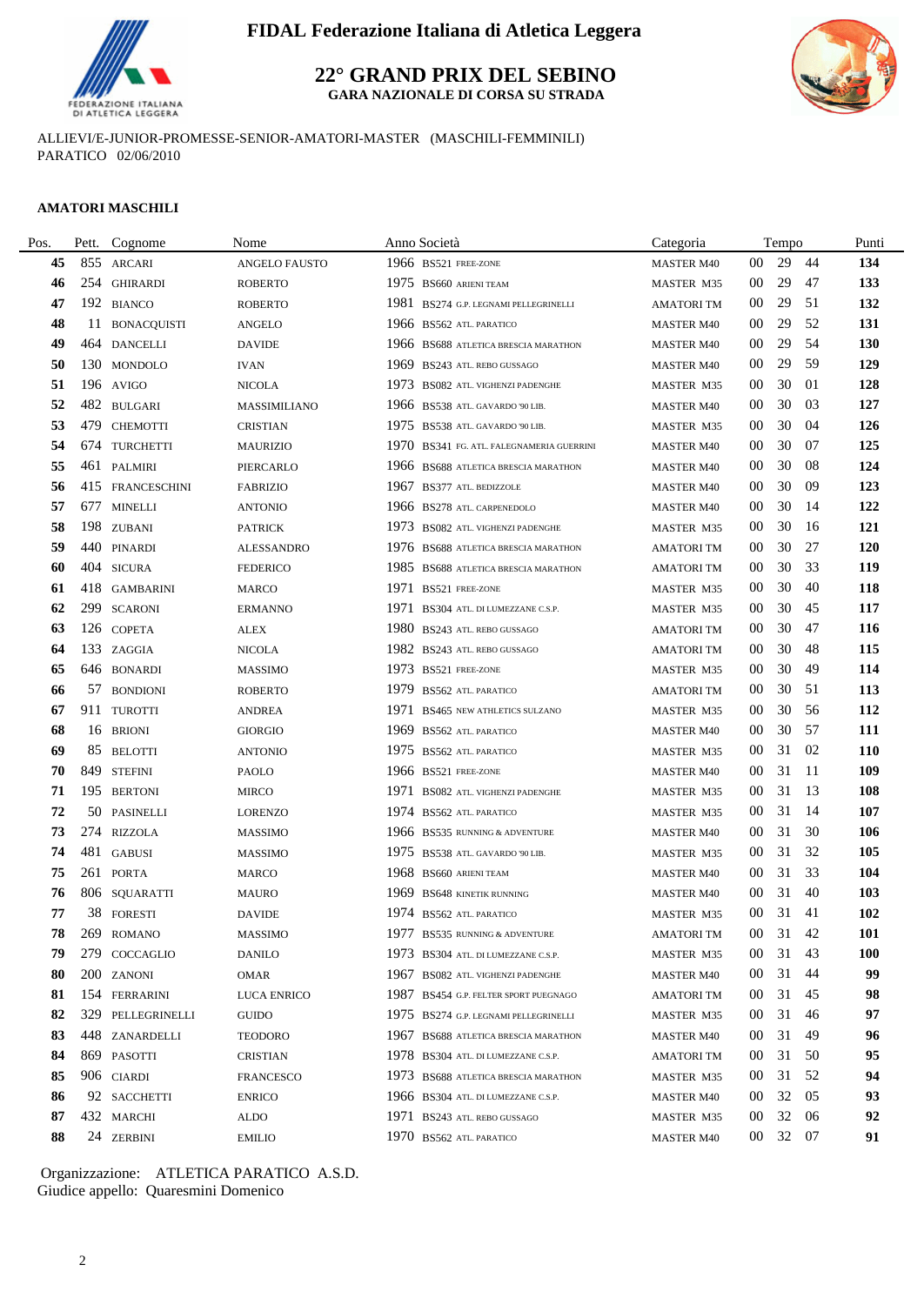

**22° GRAND PRIX DEL SEBINO GARA NAZIONALE DI CORSA SU STRADA**



ALLIEVI/E-JUNIOR-PROMESSE-SENIOR-AMATORI-MASTER (MASCHILI-FEMMINILI) PARATICO 02/06/2010

#### **AMATORI MASCHILI**

| Pos.       |     | Pett. Cognome   | Nome                |      | Anno Società                              | Categoria         |                 | Tempo |      | Punti |
|------------|-----|-----------------|---------------------|------|-------------------------------------------|-------------------|-----------------|-------|------|-------|
| 89         |     | 35 ZANINI       | <b>MARCO</b>        |      | 1978 BS562 ATL. PARATICO                  | <b>AMATORITM</b>  | 00              | 32    | -08  | 90    |
| 90         |     | 116 BONOMELLI   | <b>BARNABA</b>      |      | 1969 BS368 U.S. MALONNO                   | <b>MASTER M40</b> | 00              | 32    | - 11 | 89    |
| 91         |     | 447 CAPUZZI     | <b>GIANLUCA</b>     |      | 1976 BS688 ATLETICA BRESCIA MARATHON      | <b>AMATORI TM</b> | $00\,$          | 32    | 12   | 88    |
| 92         |     | 106 DALLERA     | <b>GUERINO</b>      |      | 1968 BS304 ATL. DI LUMEZZANE C.S.P.       | <b>MASTER M40</b> | 00              | 32    | 13   | 87    |
| 93         |     | 91 ALBERTINELLI | <b>FABIO</b>        | 1967 | BS562 ATL. PARATICO                       | <b>MASTER M40</b> | 00              | 32    | 15   | 86    |
| 94         |     | 272 VITALI      | <b>RICCARDO</b>     |      | 1982 BS535 RUNNING & ADVENTURE            | <b>AMATORI TM</b> | 00              | 32    | 16   | 85    |
| 95         |     | 421 SQUASSINA   | <b>GIANPIETRO</b>   |      | 1968 BS521 FREE-ZONE                      | <b>MASTER M40</b> | 00              | 32    | 17   | 84    |
| 96         |     | 183 GABUSI      | <b>EUGENIO</b>      |      | 1969 BS109 POL. DI BIONE                  | <b>MASTER M40</b> | $00\,$          | 32    | 18   | 83    |
| 97         |     | 275 ZAMBELLI    | <b>CLAUDIO</b>      |      | 1966 BS535 RUNNING & ADVENTURE            | <b>MASTER M40</b> | 00              | 32    | 19   | 82    |
| 98         |     | 233 RADICI      | <b>MASSIMO</b>      |      | 1974 BS659 AVIS SPORT CAZZAGO SAN MARTINO | <b>MASTER M35</b> | $00\,$          | 32    | 21   | 81    |
| 99         |     | 100 LOMBARDI    | <b>MICHELE</b>      | 1969 | BS304 ATL. DI LUMEZZANE C.S.P.            | <b>MASTER M40</b> | 00              | 32    | 25   | 80    |
| <b>100</b> |     | 73 LORENZETTI   | <b>GIACOMO</b>      |      | 1976 BS562 ATL. PARATICO                  | <b>AMATORI TM</b> | 00              | 32    | 27   | 79    |
| <b>101</b> |     | 478 MORA        | <b>SAURO</b>        | 1979 | BS538 ATL. GAVARDO '90 LIB.               | <b>AMATORI TM</b> | $00\,$          | 32    | 30   | 78    |
| 102        |     | 194 FIORINI     | PAOLO               |      | 1974 BS274 G.P. LEGNAMI PELLEGRINELLI     | <b>MASTER M35</b> | $00\,$          | 32    | 32   | 77    |
| 103        |     | 84 SPADARI      | <b>CRISTIAN</b>     |      | 1978 BS562 ATL. PARATICO                  | <b>AMATORI TM</b> | 00              | 32    | 37   | 76    |
| 104        |     | 826 BERETTI     | <b>ALDO</b>         |      | 1966 BS341 FG. ATL. FALEGNAMERIA GUERRINI | <b>MASTER M40</b> | $00\,$          | 32    | 39   | 75    |
| <b>105</b> |     | 834 DE WET      | <b>NEIL ASTRAL</b>  | 1975 | BS688 ATLETICA BRESCIA MARATHON           | MASTER M35        | $00\,$          | 32    | 40   | 74    |
| 106        |     | 827 ALBERTI     | <b>GIANLUCA</b>     |      | 1975 BS341 FG. ATL. FALEGNAMERIA GUERRINI | <b>MASTER M35</b> | $00\,$          | 32    | 43   | 73    |
| 107        |     | 828 FIORINA     | <b>STEFANO</b>      |      | 1966 BS341 FG. ATL. FALEGNAMERIA GUERRINI | <b>MASTER M40</b> | 00              | 32    | 48   | 72    |
| 108        |     | 861 GARGIULO    | <b>IVANO</b>        |      | 1968 BS659 AVIS SPORT CAZZAGO SAN MARTINO | <b>MASTER M40</b> | $00\,$          | 32    | 49   | 71    |
| 109        |     | 673 COLONGHI    | <b>MASSIMILIANO</b> |      | 1973 BS688 ATLETICA BRESCIA MARATHON      | MASTER M35        | $00\,$          | 32    | 50   | 70    |
| <b>110</b> |     | 442 VISINI      | MAURO ALESSANDRO    | 1968 | BS688 ATLETICA BRESCIA MARATHON           | <b>MASTER M40</b> | 00              | 32    | 53   | 69    |
| 111        | 277 | <b>BELLOMI</b>  | <b>ANTONIO</b>      |      | 1966 BS304 ATL. DI LUMEZZANE C.S.P.       | <b>MASTER M40</b> | 00              | 32    | 55   | 68    |
| 112        |     | 330 MAGNETTO    | <b>MARCO</b>        |      | 1975 BS274 G.P. LEGNAMI PELLEGRINELLI     | <b>MASTER M35</b> | 00              | 32    | 57   | 67    |
| 113        |     | 921 DUCOLI      | <b>EUGENIO</b>      |      | 1984 BS562 ATL. PARATICO                  | <b>AMATORI TM</b> | $00\,$          | 33    | 08   | 66    |
| 114        |     | 310 RAVAGNATI   | <b>ALBERTO</b>      |      | 1970 BS377 ATL. BEDIZZOLE                 | <b>MASTER M40</b> | $00\,$          | 33    | 14   | 65    |
| 115        |     | 107 GATTA       | <b>GIOVANNI</b>     | 1967 | BS304 ATL. DI LUMEZZANE C.S.P.            | <b>MASTER M40</b> | 00              | 33    | 17   | 64    |
| 116        |     | 487 PREGELI     | <b>GIANCARLO</b>    |      | 1974 BS688 ATLETICA BRESCIA MARATHON      | <b>MASTER M35</b> | 00              | 33    | 21   | 63    |
| 117        |     | 850 GARZA       | <b>MATTEO</b>       |      | 1980 BS341 FG. ATL. FALEGNAMERIA GUERRINI | <b>AMATORI TM</b> | $00\,$          | 33    | 27   | 62    |
| 118        |     | 380 CADEI       | <b>GIOVANNI</b>     |      | 1966 BS545 ATL. FRANCIACORTA              | <b>MASTER M40</b> | 00              | 33    | 28   | 61    |
| 119        |     | 669 BIGNOTTI    | <b>ALESSANDRO</b>   |      | 1975 BS688 ATLETICA BRESCIA MARATHON      | <b>MASTER M35</b> | $00\,$          | 33    | 39   | 60    |
| <b>120</b> |     | 672 CARAMATTI   | <b>GIOVANNI</b>     |      | 1967 BS316 G.P. ORZIVECCHI                | <b>MASTER M40</b> | $00\,$          | 33    | 42   | 59    |
| 121        |     | 466 ARCARI      | <b>DANIELE</b>      |      | 1970 BS688 ATLETICA BRESCIA MARATHON      | <b>MASTER M40</b> | $00\,$          | 33    | 45   | 58    |
| 122        |     | 63 SOARDI       | <b>LUCA</b>         |      | 1968 BS562 ATL. PARATICO                  | <b>MASTER M40</b> | $00\,$          | 33 52 |      | 57    |
| 123        |     | 45 MOROSINI     | CARLO               |      | 1976 BS562 ATL. PARATICO                  | <b>AMATORI TM</b> | $00\,$          | 33    | 53   | 56    |
| 124        |     | 231 MELGAZZI    | NICOLA              |      | 1972 BS659 AVIS SPORT CAZZAGO SAN MARTINO | MASTER M35        | 00              | 34    | -04  | 55    |
| 125        |     | 823 BOLDORI     | <b>MAURIZIO</b>     |      | 1967 BS341 FG. ATL. FALEGNAMERIA GUERRINI | <b>MASTER M40</b> | 00 <sup>°</sup> | 34    | - 18 | 54    |
| 126        |     | 916 INVERARDI   | <b>ALBERTO</b>      |      | 1980 BS304 ATL. DI LUMEZZANE C.S.P.       | <b>AMATORITM</b>  | 00              | 34    | 19   | 53    |
| 127        |     | 18 BERTAZZOLI   | <b>SERAFINO</b>     |      | 1971 BS562 ATL PARATICO                   | MASTER M35        | 00              | 34    | 20   | 52    |
| 128        |     | 490 PATELLI     | LUCA                |      | 1971 BS562 ATL PARATICO                   | <b>MASTER M35</b> | $00\,$          | 34    | 22   | 51    |
| 129        |     | 242 CAVAGNINI   | <b>ALBERTO</b>      | 1967 | <b>BS521 FREE-ZONE</b>                    | <b>MASTER M40</b> | $00\,$          | 34    | 24   | 50    |
| <b>130</b> |     | 462 BOLOGNINI   | <b>FILIPPO</b>      |      | 1978 BS688 ATLETICA BRESCIA MARATHON      | <b>AMATORI TM</b> | $00\,$          | 34    | 25   | 49    |
| 131        |     | 847 PALMINI     | PAOLO               |      | 1969 BS688 ATLETICA BRESCIA MARATHON      | <b>MASTER M40</b> | 00 <sup>°</sup> | 34    | 28   | 48    |
| 132        |     | 82 FRIZIERO     | <b>ANTONIO</b>      |      | 1968 BS562 ATL. PARATICO                  | <b>MASTER M40</b> | 00 <sup>1</sup> | 34 30 |      | 47    |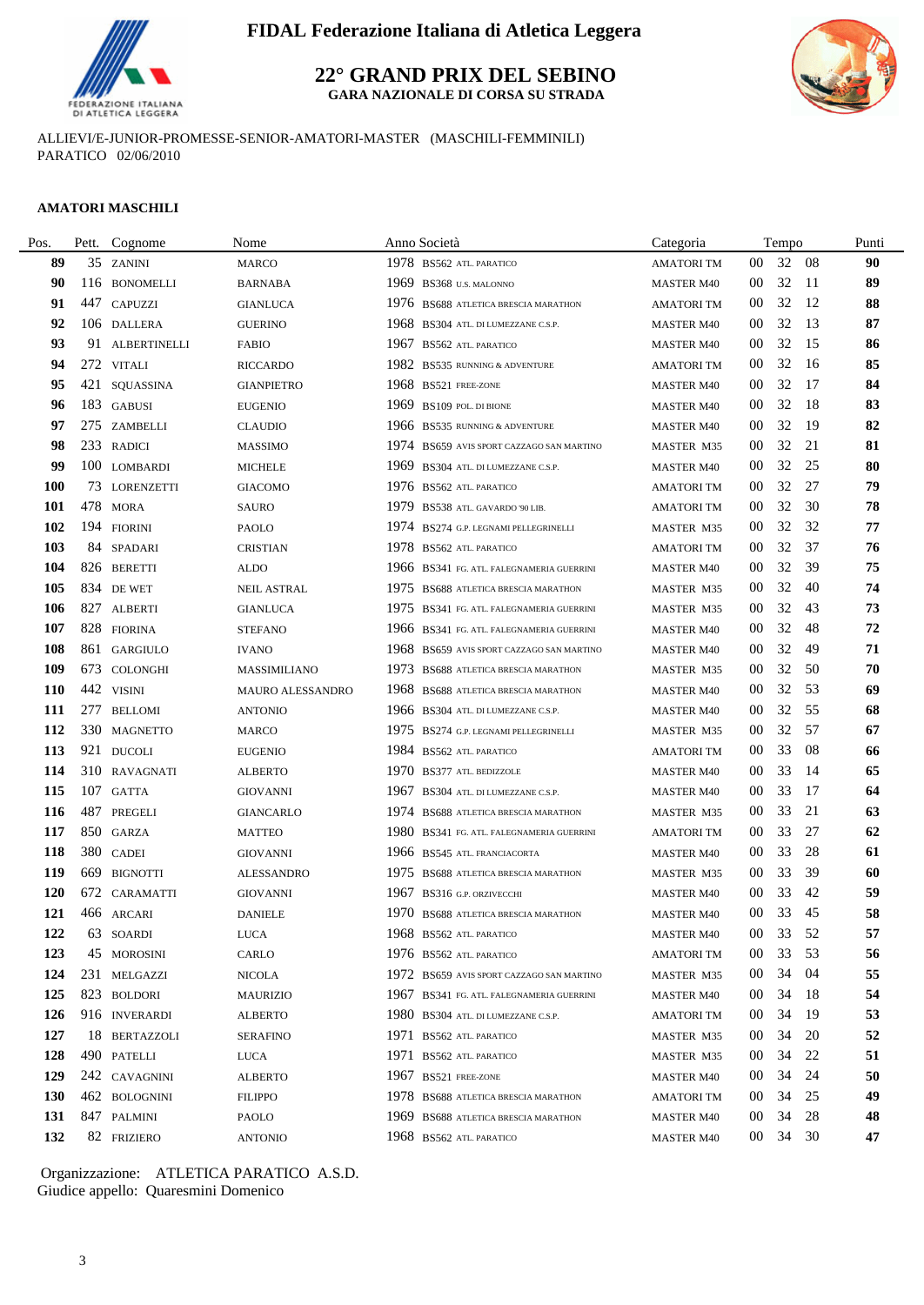

**22° GRAND PRIX DEL SEBINO GARA NAZIONALE DI CORSA SU STRADA**



ALLIEVI/E-JUNIOR-PROMESSE-SENIOR-AMATORI-MASTER (MASCHILI-FEMMINILI) PARATICO 02/06/2010

#### **AMATORI MASCHILI**

| Pos.       | Pett.  | Cognome            | Nome                  |      | Anno Società                              | Categoria         |                 | Tempo    |     | Punti     |
|------------|--------|--------------------|-----------------------|------|-------------------------------------------|-------------------|-----------------|----------|-----|-----------|
| 133        |        | 104 PATRINI        | <b>VALERIO</b>        |      | 1980 BS304 ATL. DI LUMEZZANE C.S.P.       | <b>AMATORITM</b>  | $00\,$          | 34       | 33  | 46        |
| 134        |        | 429 BRESCIANI      | <b>PAOLO</b>          |      | 1970 BS243 ATL. REBO GUSSAGO              | <b>MASTER M40</b> | $00\,$          | 34       | 35  | 45        |
| 135        | 101    | <b>GHIRARDI</b>    | <b>ROBERTO</b>        | 1971 | BS304 ATL. DI LUMEZZANE C.S.P.            | MASTER M35        | 00              | 34       | 36  | 44        |
| 136        |        | 883 LAMON          | <b>EROS</b>           |      | 1969 BS659 AVIS SPORT CAZZAGO SAN MARTINO | <b>MASTER M40</b> | $00\,$          | 34       | 37  | 43        |
| 137        |        | 58 FACCHETTI       | <b>GIORGIO</b>        |      | 1972 BS562 ATL. PARATICO                  | MASTER M35        | $00\,$          | 34       | 50  | 42        |
| 138        |        | 454 CADOLI         | <b>ROBERTO</b>        |      | 1966 BS688 ATLETICA BRESCIA MARATHON      | <b>MASTER M40</b> | 00              | 34       | -51 | 41        |
| 139        |        | 276 BORTOLOTTI     | NICO                  |      | 1971 BS535 RUNNING & ADVENTURE            | <b>MASTER M35</b> | 00              | 34       | 52  | 40        |
| 140        |        | 807 LANCINI        | <b>FRANCESCO</b>      |      | 1976 BS256 PADILE R.M. GUIZZI             | <b>AMATORI TM</b> | $00\,$          | 34       | 54  | 39        |
| 141        |        | 62 PIOVANELLI      | <b>OSCAR</b>          |      | 1968 BS562 ATL. PARATICO                  | <b>MASTER M40</b> | $00\,$          | 34       | 59  | 38        |
| 142        |        | 472 BELTRAMI       | <b>STEFANO</b>        |      | 1968 BS688 ATLETICA BRESCIA MARATHON      | <b>MASTER M40</b> | 00              | 35       | -05 | 37        |
| 143        | 436 PE |                    | <b>MAURO</b>          | 1970 | BS243 ATL. REBO GUSSAGO                   | <b>MASTER M40</b> | 00              | 35       | -14 | 36        |
| 144        |        | 46 NDIAYE          | ALIOU                 |      | 1972 BS562 ATL. PARATICO                  | <b>MASTER M35</b> | 00              | 35       | -18 | 35        |
| 145        |        | 68 PROVEZZA        | <b>CRISTIAN</b>       |      | 1973 BS562 ATL. PARATICO                  | MASTER M35        | $00\,$          | 35       | 40  | 34        |
| 146        |        | 47 RECCAGNI        | <b>STEFANO</b>        |      | 1971 BS562 ATL. PARATICO                  | MASTER M35        | $00\,$          | 35       | 47  | 33        |
| 147        |        | 459 ANDERLONI      | <b>DANIELE</b>        |      | 1969 BS688 ATLETICA BRESCIA MARATHON      | <b>MASTER M40</b> | $00\,$          | 35       | 53  | 32        |
| 148        |        | 72 ZANNI           | <b>MARCO</b>          |      | 1973 BS562 ATL. PARATICO                  | MASTER M35        | $00\,$          | 36       | 04  | 31        |
| 149        |        | 89 LOCATI          | <b>MARCELLO</b>       | 1969 | <b>BS562 ATL PARATICO</b>                 | <b>MASTER M40</b> | 00              | 36       | 05  | 30        |
| <b>150</b> |        | 407 ZORZAN         | <b>ANDREA</b>         |      | 1971 BS629 A.S.D. RUNNERS LENO            | <b>MASTER M35</b> | $00\,$          | 36       | -09 | 29        |
| 151        | 408    | <b>BETTINESCHI</b> | MASSIMILIANO          | 1969 | BS629 A.S.D. RUNNERS LENO                 | <b>MASTER M40</b> | $00\,$          | 36       | 13  | 28        |
| 152        |        | 925 PAGANI         | <b>ANTONIO</b>        |      | 1966 BS521 FREE-ZONE                      | <b>MASTER M40</b> | $00\,$          | 36       | -18 | 27        |
| 153        |        | 822 BECCARIS       | <b>MAURO</b>          |      | 1971 BS341 FG. ATL. FALEGNAMERIA GUERRINI | MASTER M35        | 00              | 36       | 36  | 26        |
| 154        |        | 492 GOZZINI        | <b>GIANLUIGI</b>      | 1972 | BS562 ATL. PARATICO                       | MASTER M35        | 00              | 36       | 53  | 25        |
| 155        |        | 70 BELLOLI         | <b>FABIANO ANGELO</b> |      | 1972 BS562 ATL. PARATICO                  | <b>MASTER M35</b> | 00              | 37       | -00 | 24        |
| 156        | 29     | <b>BERTAZZOLI</b>  | <b>MARCO</b>          |      | 1973 BS562 ATL. PARATICO                  | MASTER M35        | 00              | 37       | -04 | 23        |
| 157        |        | 305 SAIANI         | <b>ROBERTO</b>        |      | 1974 BS304 ATL. DI LUMEZZANE C.S.P.       | <b>MASTER M35</b> | $00\,$          | 37       | 06  | 22        |
| 158        |        | 55 CORVI           | PIERANGELO            |      | 1966 BS562 ATL. PARATICO                  | <b>MASTER M40</b> | $00\,$          | 37       | 17  | 21        |
| 159        |        | 103 BIANCHI        | <b>ISAIA</b>          |      | 1968 BS304 ATL. DI LUMEZZANE C.S.P.       | <b>MASTER M40</b> | $00\,$          | 37       | 20  | 20        |
| <b>160</b> |        | 858 CORSINI        | <b>MAURO</b>          |      | 1976 BS304 ATL. DI LUMEZZANE C.S.P.       | <b>AMATORI TM</b> | $00\,$          | 38       | -14 | 19        |
| 161        |        | 124 BONOMI         | <b>ROBERTO</b>        |      | 1972 BS243 ATL. REBO GUSSAGO              | <b>MASTER M35</b> | 00              | 38       | 42  | 18        |
| 162        |        | 105 GALLETTI       | PAOLO                 |      | 1980 BS304 ATL. DI LUMEZZANE C.S.P.       | AMATORI TM        | 00              | 38       | 43  | 17        |
| 163        |        | 488 DAMIANI        | <b>MAURO</b>          |      | 1974 BS688 ATLETICA BRESCIA MARATHON      | MASTER M35        | $00\,$          | 38       | 48  | 16        |
| 164        |        | 457 SCHITO         | <b>ALESSANDRO</b>     |      | 1966 BS688 ATLETICA BRESCIA MARATHON      | <b>MASTER M40</b> | $00\,$          | 38       | 56  | 15        |
| 165        |        | 119 BONOMELLI      | <b>FRANCO</b>         |      | 1979 BS368 U.S. MALONNO                   | <b>AMATORITM</b>  | $00\,$          | 39       | 05  | 14        |
| 166        |        | 485 ARRIGHINI      | <b>DANIELE</b>        |      | 1972 BS243 ATL. REBO GUSSAGO              | MASTER M35        | 00 <sub>o</sub> | 39 26    |     | 13        |
| 167        |        | 59 UBERTI          | ANGELO                |      | 1974 BS562 ATL. PARATICO                  | MASTER M35        | 00              | 39       | 39  | 12        |
| 168        |        | 76 RAINERI         | <b>ROBERTO</b>        |      | 1968 BS562 ATL. PARATICO                  | <b>MASTER M40</b> | $00\,$          | 39       | 46  | 11        |
| 169        | 467 CO |                    | <b>MAURIZIO</b>       |      | 1967 BS688 ATLETICA BRESCIA MARATHON      | <b>MASTER M40</b> | 00              | 39       | 53  | <b>10</b> |
| 170        |        | 32 COTELLI         | <b>ROBERTO</b>        | 1967 | BS562 ATL. PARATICO                       | <b>MASTER M40</b> | 00              | 41       | 15  | 9         |
| 171        |        | 90 ANDREINI        | <b>TIZIANO</b>        |      | 1972 BS562 ATL. PARATICO                  | MASTER M35        | $00\,$          | 41       | -18 | 8         |
| 172        |        | 28 MONDINI         | <b>GIACOMO</b>        |      | 1972 BS562 ATL. PARATICO                  | MASTER M35        | $00\,$          | 42       | 08  | 7         |
| 173        |        | 88 SABADINI        | DANILO                |      | 1971 BS562 ATL. PARATICO                  | MASTER M35        | $00\,$          | 42       | 41  | 6         |
| 174        |        | 53 PASINELLI       | <b>DONATO</b>         |      | 1971 BS562 ATL. PARATICO                  | MASTER M35        | 00              | 42       | 42  | 5         |
| 175        |        | 402 SEROTTI        | <b>LUCA</b>           |      | 1974 BS319 ATL. RODENGO SAIANO            | MASTER M35        | 00              | 42       | 59  | 4         |
| 176        |        | 871 GUARNERI       | <b>MICHELE</b>        |      | 1971 BS688 ATLETICA BRESCIA MARATHON      | MASTER M35        |                 | 00 44 04 |     | 3         |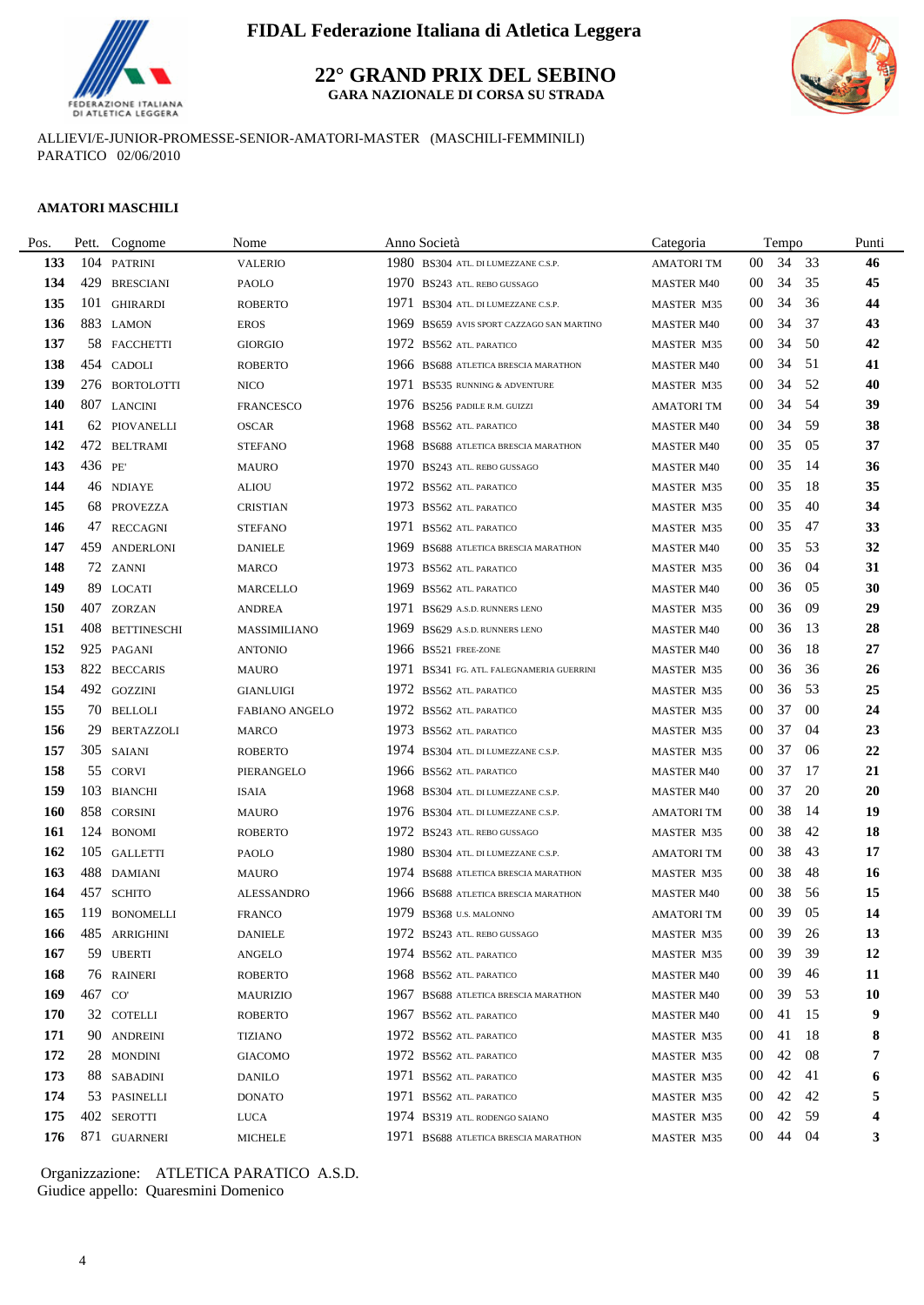

**22° GRAND PRIX DEL SEBINO**

**GARA NAZIONALE DI CORSA SU STRADA**



ALLIEVI/E-JUNIOR-PROMESSE-SENIOR-AMATORI-MASTER (MASCHILI-FEMMINILI) PARATICO 02/06/2010

### **AMATORI MASCHILI**

| Pos. | Pett. | Cognome         | Nome        | Anno Società                             | Categoria         | l'empo                  | Punti |
|------|-------|-----------------|-------------|------------------------------------------|-------------------|-------------------------|-------|
| 177  | 471   | <b>FACCHINI</b> | ROBERTC     | 1970.<br>BS688 ATLETICA BRESCIA MARATHON | <b>MASTER M40</b> | 00<br>0.5<br>44         |       |
| 178  | 491   | <b>BUFFOLI</b>  | PIERGIORGIO | 1973<br><b>BS562 ATL. PARATICO</b>       | <b>MASTER M35</b> | 00<br>05<br>$4^{\circ}$ |       |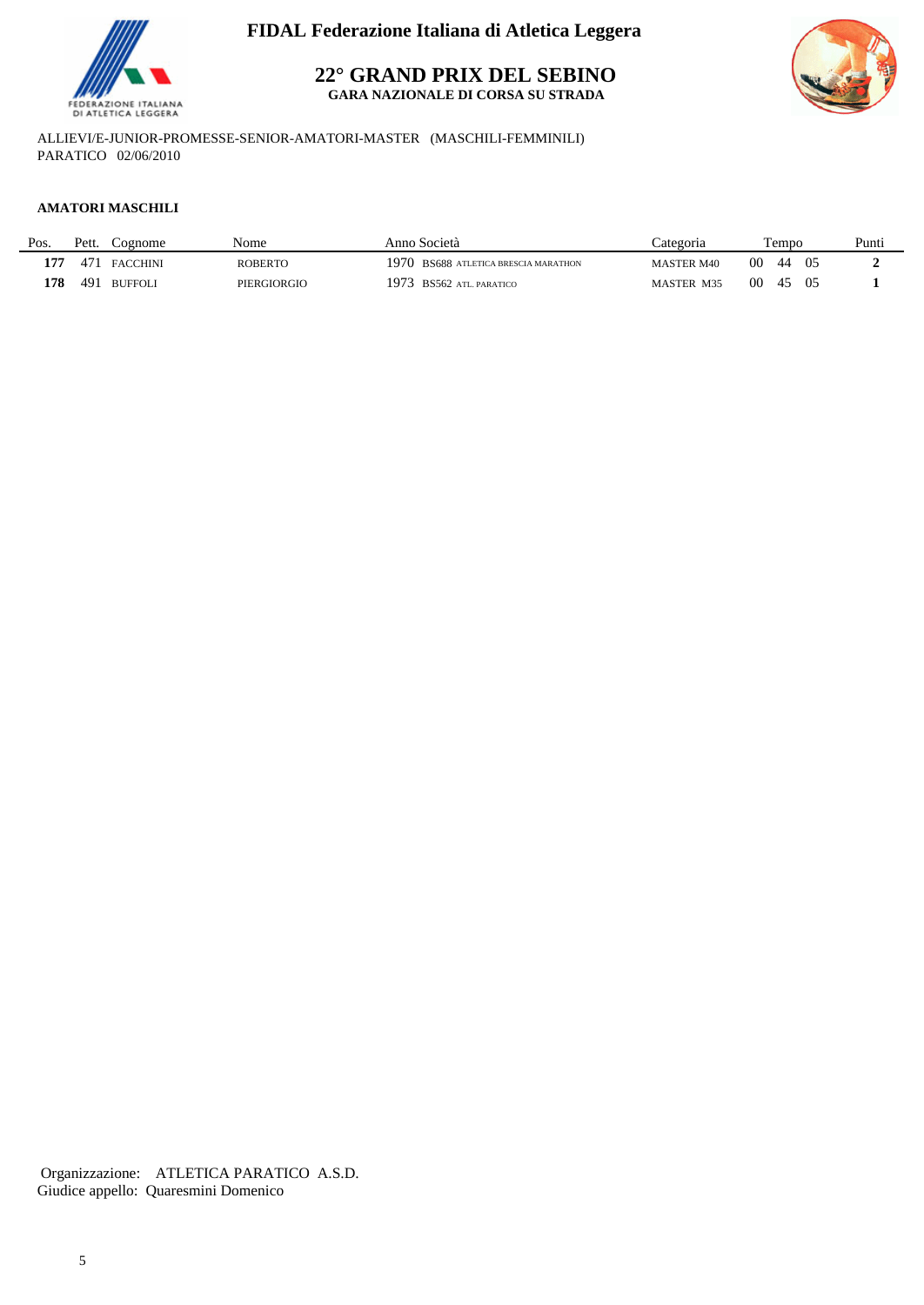

### **22° GRAND PRIX DEL SEBINO GARA NAZIONALE DI CORSA SU STRADA**



ALLIEVI/E-JUNIOR-PROMESSE-SENIOR-AMATORI-MASTER (MASCHILI-FEMMINILI) PARATICO 02/06/2010

### **AMATORI MASCHILI**

| Pos. | Pett. | Cognome           | Nome                | Anno Società                                 | Categoria         |        | Tempo    |      | Punti |
|------|-------|-------------------|---------------------|----------------------------------------------|-------------------|--------|----------|------|-------|
| 1    | 201   | <b>CAMPANA</b>    | <b>ENRICO</b>       | 1964 BS179 ATLETICA LONATO-LEM ITALIA        | <b>MASTER M45</b> | 00     | 26 52    |      | 185   |
| 2    |       | 311 TOMASONI      | PAOLO               | 1963 BS454 G.P. FELTER SPORT PUEGNAGO        | <b>MASTER M45</b> | 00     | 27       | -03  | 184   |
| 3    | 425   | <b>BOTTARELLI</b> | <b>GIORGIO</b>      | 1960 BS355 U. ATL. VALTROMPIA                | <b>MASTER M50</b> | 00     | 27       | 25   | 183   |
| 4    |       | 438 VALOTTI       | <b>STEFANO</b>      | 1960 BS243 ATL. REBO GUSSAGO                 | <b>MASTER M50</b> | $00\,$ | 28       | 05   | 182   |
| 5    | 134   | LAVAGNINI         | <b>GIAMBATTISTA</b> | 1963 BS243 ATL. REBO GUSSAGO                 | <b>MASTER M45</b> | 00     | 28       | -18  | 181   |
| 6    | 262   | ARADORI           | <b>GIANBATTISTA</b> | 1961<br><b>BS660 ARIENI TEAM</b>             | <b>MASTER M45</b> | 00     | 28       | 39   | 180   |
| 7    | 434   | <b>OLIVIERI</b>   | <b>ANDREA</b>       | 1965 BS243 ATL REBO GUSSAGO                  | <b>MASTER M45</b> | 00     | 28       | 47   | 179   |
| 8    |       | 303 ZECCHI        | <b>DANIELE</b>      | 1955 BS304 ATL. DI LUMEZZANE C.S.P.          | <b>MASTER M55</b> | $00\,$ | 28       | -56  | 178   |
| 9    | 228   | <b>GILBERTI</b>   | PIERANGELO          | 1959<br>BS659 AVIS SPORT CAZZAGO SAN MARTINO | <b>MASTER M50</b> | $00\,$ | 29       | 05   | 177   |
| 10   | 450   | <b>BAINI</b>      | <b>RANIERI</b>      | 1961<br>BS688 ATLETICA BRESCIA MARATHON      | <b>MASTER M45</b> | 00     | 29       | 13   | 176   |
| 11   |       | 409 GALEAZZI      | <b>MASSIMO</b>      | 1963 BS028 ATL. FLY FLOT                     | <b>MASTER M45</b> | $00\,$ | 29       | -17  | 175   |
| 12   |       | 460 ZUCCHINI      | <b>ROBERTO</b>      | 1963 BS688 ATLETICA BRESCIA MARATHON         | <b>MASTER M45</b> | 00     | 29       | 21   | 174   |
| 13   |       | 301 TADDEI        | <b>ANGELO</b>       | 1955 BS304 ATL. DI LUMEZZANE C.S.P.          | <b>MASTER M55</b> | 00     | 29       | 26   | 173   |
| 14   |       | 312 PRATI         | <b>SERGIO</b>       | 1959<br>BS596 ATL. CELLATICA                 | <b>MASTER M50</b> | 00     | 29       | 29   | 172   |
| 15   |       | 114 COMETTI       | <b>GIANFRANCO</b>   | 1949<br>BS454 G.P. FELTER SPORT PUEGNAGO     | <b>MASTER M60</b> | $00\,$ | 29       | 31   | 171   |
| 16   | 199   | <b>CUSUMANO</b>   | <b>RODOLFO</b>      | 1963<br>BS082 ATL. VIGHENZI PADENGHE         | <b>MASTER M45</b> | $00\,$ | 29       | 36   | 170   |
| 17   |       | 226 FREROTTI      | <b>WALTER</b>       | 1955<br>BS659 AVIS SPORT CAZZAGO SAN MARTINO | <b>MASTER M55</b> | 00     | 29       | 41   | 169   |
| 18   |       | 117 TABONI        | ANGELO              | 1957<br>BS368 U.S. MALONNO                   | <b>MASTER M50</b> | 00     | 29       | 49   | 168   |
| 19   |       | 15 PARENTE        | <b>ANTONIO</b>      | 1962 BS562 ATL PARATICO                      | <b>MASTER M45</b> | $00\,$ | 29       | 51   | 167   |
| 20   |       | 922 BONTEMPI      | <b>FILIPPO</b>      | 1964 BS465 NEW ATHLETICS SULZANO             | <b>MASTER M45</b> | $00\,$ | 29       | 58   | 166   |
| 21   |       | 649 PEDRALI       | <b>ENRICO</b>       | 1959<br>BS688 ATLETICA BRESCIA MARATHON      | <b>MASTER M50</b> | $00\,$ | 30       | 06   | 165   |
| 22   |       | 30 BELOTTI        | <b>ALESSANDRO</b>   | 1955<br>BS562 ATL. PARATICO                  | <b>MASTER M55</b> | $00\,$ | 30       | -11  | 164   |
| 23   |       | 453 MASTRAPASQUA  | ALDO GIOVANNI       | 1965<br>BS688 ATLETICA BRESCIA MARATHON      | <b>MASTER M45</b> | 00     | 30       | 20   | 163   |
| 24   |       | 300 SENECI        | <b>SERGIO</b>       | 1963<br>BS304 ATL. DI LUMEZZANE C.S.P.       | <b>MASTER M45</b> | 00     | 30       | 24   | 162   |
| 25   | 2     | <b>BRESCIANI</b>  | <b>GIUSEPPE</b>     | 1953 BS562 ATL PARATICO                      | <b>MASTER M55</b> | 00     | 30       | 28   | 161   |
| 26   |       | 443 GIUGNO        | <b>ALESSIO</b>      | 1962 BS688 ATLETICA BRESCIA MARATHON         | <b>MASTER M45</b> | 00     | 30       | 29   | 160   |
| 27   |       | 7 CALDARA         | <b>CLAUDIO</b>      | 1962 BS562 ATL. PARATICO                     | <b>MASTER M45</b> | 00     | 30       | -34  | 159   |
| 28   |       | 842 ZANARDINI     | <b>VINCENZO</b>     | 1953 BS341 FG. ATL. FALEGNAMERIA GUERRINI    | <b>MASTER M55</b> | 00     | 30       | 39   | 158   |
| 29   |       | 33 VAVASSORI      | PIER LUIGI          | 1965 BS562 ATL. PARATICO                     | <b>MASTER M45</b> | 00     | 30       | 46   | 157   |
| 30   |       | 235 BOVEGNO       | <b>LORENZO</b>      | 1955 BS243 ATL. REBO GUSSAGO                 | <b>MASTER M55</b> | $00\,$ | 30       | 56   | 156   |
| 31   |       | 166 CARTELLA      | <b>LUCIANO</b>      | 1958 BS176 YOUNG RUNNING                     | <b>MASTER M50</b> | $00\,$ | 30       | -59  | 155   |
| 32   |       | 157 SANDRINI      | MAURO               | 1960 BS306 G.P. ALLEGRINI                    | <b>MASTER M50</b> | 00     | 30       | 60   | 154   |
| 33   |       | 856 VIANELLI      | <b>ANTONIO</b>      | 1964 BS659 AVIS SPORT CAZZAGO SAN MARTINO    | <b>MASTER M45</b> | $00\,$ | 31       | 03   | 153   |
| 34   |       | 1 DONADONI        | LIVIO               | 1949 BS562 ATL. PARATICO                     | MASTER M60        |        | 00 31 04 |      | 152   |
| 35   |       | 430 BURLOTTI      | <b>GIORGIO</b>      | 1959 BS243 ATL. REBO GUSSAGO                 | <b>MASTER M50</b> | $00\,$ | 31 05    |      | 151   |
| 36   |       | 182 COSTA         | <b>FORTUNATO</b>    | 1959 BS109 POL. DI BIONE                     | <b>MASTER M50</b> | 00     | 31       | - 11 | 150   |
| 37   |       | 678 ZADRA         | <b>ROBERTO</b>      | 1965 BS278 ATL. CARPENEDOLO                  | <b>MASTER M45</b> | 00     | 31 13    |      | 149   |
| 38   |       | 179 AGOSTINI      | <b>ROBERTO</b>      | 1964 BS109 POL. DI BIONE                     | <b>MASTER M45</b> | 00     | 31 17    |      | 148   |
| 39   |       | 120 PAROLARI      | DELIO               | 1964 BS368 U.S. MALONNO                      | <b>MASTER M45</b> | 00     | 31       | 21   | 147   |
| 40   |       | 110 TENGATTINI    | <b>GIAMPIETRO</b>   | 1958 BS521 FREE-ZONE                         | <b>MASTER M50</b> | 00     | 31       | 26   | 146   |
| 41   |       | 74 ERLI           | <b>FRANCESCO</b>    | 1961 BS562 ATL. PARATICO                     | <b>MASTER M45</b> | 00     | 31       | 29   | 145   |
| 42   |       | 427 ARRIGHINI     | MARCO               | 1965 BS243 ATL. REBO GUSSAGO                 | MASTER M45        | 00     | 31       | 32   | 144   |
| 43   |       | 410 ZAPPONI       | <b>MAURIZIO</b>     | 1961 BS028 ATL FLY FLOT                      | <b>MASTER M45</b> | 00     | 31       | 36   | 143   |
| 44   |       | 23 SERUGHETTI     | MARCO               | 1960 BS562 ATL. PARATICO                     | <b>MASTER M50</b> | $00\,$ | 31 38    |      | 142   |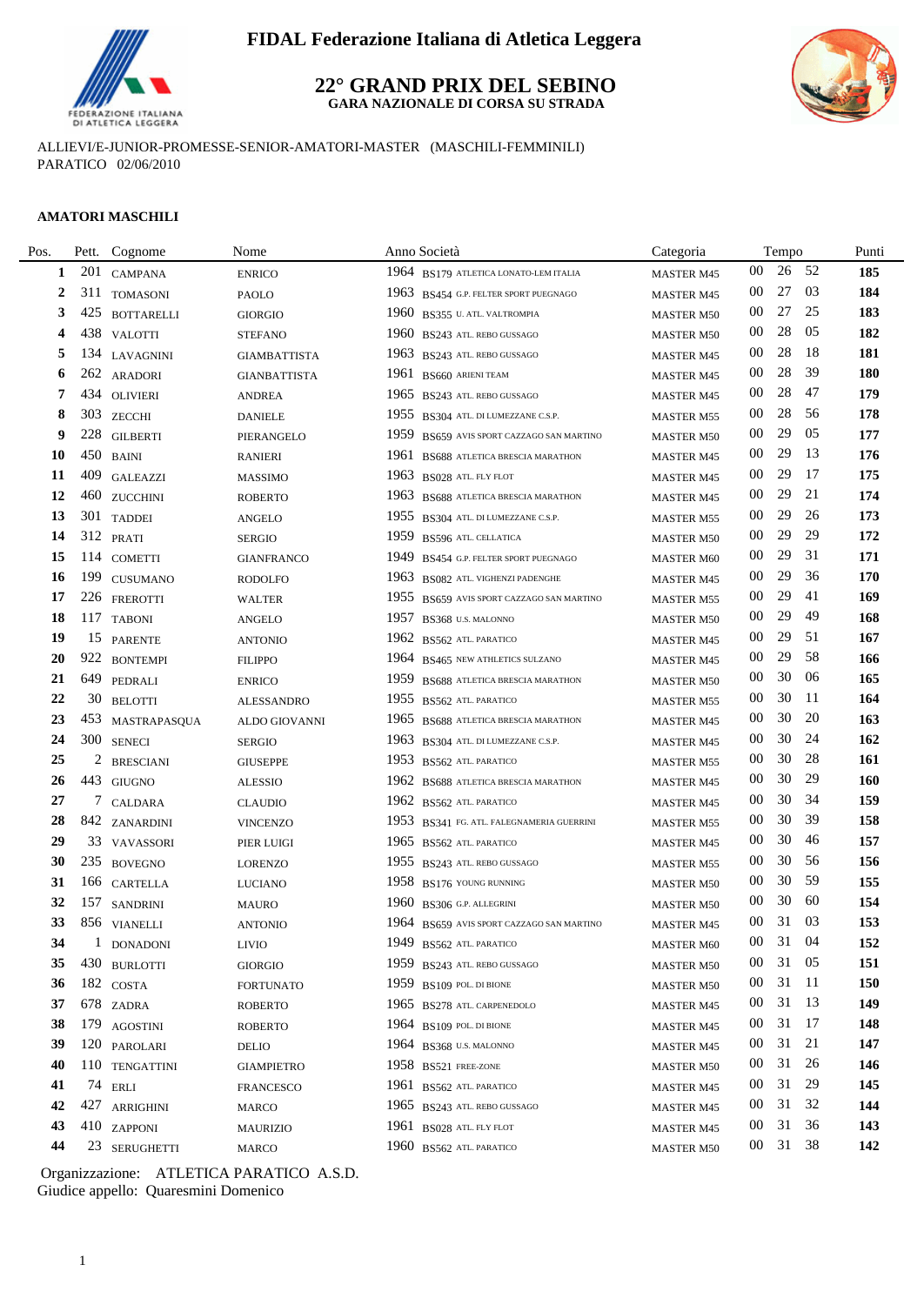

**22° GRAND PRIX DEL SEBINO GARA NAZIONALE DI CORSA SU STRADA**



ALLIEVI/E-JUNIOR-PROMESSE-SENIOR-AMATORI-MASTER (MASCHILI-FEMMINILI) PARATICO 02/06/2010

### **AMATORI MASCHILI**

| Pos. | Pett. | Cognome           | Nome                |      | Anno Società                              | Categoria         |        | Tempo    |    | Punti      |
|------|-------|-------------------|---------------------|------|-------------------------------------------|-------------------|--------|----------|----|------------|
| 45   | 123   | <b>BONTEMPI</b>   | <b>MAURO</b>        |      | 1963 BS243 ATL. REBO GUSSAGO              | <b>MASTER M45</b> | 00     | 31       | 40 | 141        |
| 46   |       | 848 GHIRARDELLI   | MAURILLO            |      | 1955 BS274 G.P. LEGNAMI PELLEGRINELLI     | <b>MASTER M55</b> | $00\,$ | 31       | 43 | 140        |
| 47   |       | 44 PANTEGHINI     | <b>STEFANO</b>      |      | 1956 BS562 ATL. PARATICO                  | <b>MASTER M50</b> | 00     | 31       | 44 | 139        |
| 48   |       | 34 VANOTTI        | <b>ANTONIO</b>      |      | 1965 BS562 ATL. PARATICO                  | <b>MASTER M45</b> | 00     | 31       | 48 | 138        |
| 49   |       | 14 MARTINELLI     | <b>GERARDINO</b>    | 1961 | BS562 ATL. PARATICO                       | <b>MASTER M45</b> | 00     | 31       | 58 | 137        |
| 50   |       | 870 PASOTTI       | PIERO               | 1947 | BS304 ATL. DI LUMEZZANE C.S.P.            | <b>MASTER M60</b> | 00     | 32       | 00 | 136        |
| 51   |       | 648 BODEI         | <b>ROBERTO</b>      |      | 1964 BS521 FREE-ZONE                      | <b>MASTER M45</b> | 00     | 32       | 03 | 135        |
| 52   | 20    | <b>TENGATTINI</b> | <b>ROBERTO</b>      |      | 1962 BS562 ATL. PARATICO                  | <b>MASTER M45</b> | $00\,$ | 32       | 05 | 134        |
| 53   |       | 181 CAVAGNINI     | <b>DANIELE</b>      |      | 1962 BS109 POL. DI BIONE                  | <b>MASTER M45</b> | 00     | 32       | 07 | 133        |
| 54   |       | 230 MARINI        | PIETRO              |      | 1962 BS659 AVIS SPORT CAZZAGO SAN MARTINO | <b>MASTER M45</b> | $00\,$ | 32       | 12 | 132        |
| 55   |       | 185 SIMONI        | <b>RICCARDO</b>     | 1960 | BS109 POL. DI BIONE                       | <b>MASTER M50</b> | 00     | 32       | 15 | 131        |
| 56   | 19    | <b>CORNA</b>      | <b>ROMANO</b>       |      | 1959 BS562 ATL. PARATICO                  | <b>MASTER M50</b> | 00     | 32       | 16 | 130        |
| 57   |       | 128 GNOCCHI       | <b>DARIO</b>        | 1960 | BS243 ATL. REBO GUSSAGO                   | <b>MASTER M50</b> | 00     | 32       | 21 | 129        |
| 58   |       | 273 TEDOLDI       | <b>MAURO</b>        |      | 1956 BS535 RUNNING & ADVENTURE            | <b>MASTER M50</b> | 00     | 32       | 28 | 128        |
| 59   |       | 42 ALBERTINELLI   | <b>REMO</b>         |      | 1962 BS562 ATL. PARATICO                  | <b>MASTER M45</b> | 00     | 32       | 29 | 127        |
| 60   |       | 470 VECCHI        | <b>VALENTINO</b>    |      | 1952 BS688 ATLETICA BRESCIA MARATHON      | <b>MASTER M55</b> | $00\,$ | 32       | 31 | 126        |
| 61   |       | 17 FALCONI        | <b>MASSIMO</b>      | 1963 | <b>BS562 ATL PARATICO</b>                 | <b>MASTER M45</b> | 00     | 32       | 33 | 125        |
| 62   |       | 456 BORGOGNONI    | <b>MICHELE</b>      | 1965 | BS688 ATLETICA BRESCIA MARATHON           | <b>MASTER M45</b> | 00     | 32       | 34 | 124        |
| 63   | 297   | <b>POLONINI</b>   | <b>PIETRANTONIO</b> | 1949 | BS304 ATL. DI LUMEZZANE C.S.P.            | <b>MASTER M60</b> | 00     | 32       | 40 | 123        |
| 64   | 8     | <b>ROMELE</b>     | ADAMO               |      | 1945 BS562 ATL. PARATICO                  | <b>MASTER M65</b> | $00\,$ | 32       | 42 | 122        |
| 65   |       | 844 TANGHETTI     | EZIO                |      | 1957 BS430 G.S. AMICI PODISTI BS          | <b>MASTER M50</b> | $00\,$ | 32       | 46 | 121        |
| 66   |       | 304 ZORZI         | PAOLO               | 1963 | BS304 ATL. DI LUMEZZANE C.S.P.            | <b>MASTER M45</b> | 00     | 32       | 49 | 120        |
| 67   |       | 867 PASOTTI       | <b>GIUSEPPE</b>     | 1957 | BS430 G.S. AMICI PODISTI BS               | <b>MASTER M50</b> | $00\,$ | 32       | 58 | 119        |
| 68   |       | 193 FIORINI       | <b>FIORINO</b>      | 1949 | BS274 G.P. LEGNAMI PELLEGRINELLI          | <b>MASTER M60</b> | 00     | 33       | 03 | 118        |
| 69   |       | 290 LINETTI       | <b>RUGGERO</b>      |      | 1959 BS304 ATL. DI LUMEZZANE C.S.P.       | <b>MASTER M50</b> | 00     | 33       | 05 | 117        |
| 70   |       | 655 FERRARINI     | <b>LUCIANO</b>      |      | 1957 BS454 G.P. FELTER SPORT PUEGNAGO     | <b>MASTER M50</b> | $00\,$ | 33       | 06 | 116        |
| 71   |       | 131 PELIZZARI     | <b>ENRICO</b>       | 1961 | BS243 ATL. REBO GUSSAGO                   | <b>MASTER M45</b> | 00     | 33       | 09 | 115        |
| 72   |       | 431 GLISONI       | PIERANGELO          |      | 1956 BS243 ATL. REBO GUSSAGO              | <b>MASTER M50</b> | $00\,$ | 33       | 12 | 114        |
| 73   |       | 902 CIULLA        | <b>FRANCESCO</b>    |      | 1949 BS278 ATL. CARPENEDOLO               | <b>MASTER M60</b> | 00     | 33       | 13 | 113        |
| 74   |       | 115 MORENI        | <b>OSVALDO</b>      | 1951 | <b>BS430 G.S. AMICI PODISTI BS</b>        | <b>MASTER M55</b> | $00\,$ | 33       | 15 | 112        |
| 75   |       | 449 MOMETTI       | <b>MAURIZIO</b>     |      | 1958 BS688 ATLETICA BRESCIA MARATHON      | <b>MASTER M50</b> | 00     | 33       | 19 | 111        |
| 76   |       | 236 BONIZZI       | <b>EDOARDO</b>      |      | 1959 BS243 ATL. REBO GUSSAGO              | <b>MASTER M50</b> | $00\,$ | 33       | 27 | <b>110</b> |
| 77   |       | 444 SPADA         | <b>IVANO</b>        |      | 1960 BS688 ATLETICA BRESCIA MARATHON      | <b>MASTER M50</b> | $00\,$ | 33       | 29 | 109        |
| 78   |       | 318 ARCARI        | <b>ROBERTO</b>      |      | 1945 BS304 ATL. DI LUMEZZANE C.S.P.       | <b>MASTER M65</b> | $00\,$ | 33 32    |    | 108        |
| 79   |       | 111 PLEBANI       | <b>LUCIANO</b>      |      | 1960 BS521 FREE-ZONE                      | <b>MASTER M50</b> | $00\,$ | 33       | 33 | 107        |
| 80   |       | 662 METELLI       | PIETRO              |      | 1952 BS545 ATL. FRANCIACORTA              | <b>MASTER M55</b> | 00     | 33       | 34 | 106        |
| 81   |       | 904 BANDERA       | AVIO                |      | 1948 BS278 ATL. CARPENEDOLO               | <b>MASTER M60</b> | 00     | 33       | 35 | 105        |
| 82   |       | 22 BONASSI        | <b>LUCIANO</b>      |      | 1953 BS562 ATL. PARATICO                  | <b>MASTER M55</b> | 00     | 33       | 39 | 104        |
| 83   |       | 872 ARINI         | <b>CLAUDIO</b>      |      | 1964 BS587 CAPRIANO RUNNERS               | <b>MASTER M45</b> | 00     | 33       | 44 | 103        |
| 84   |       | 679 BONATTI       | <b>SERGIO</b>       |      | 1962 BS278 ATL. CARPENEDOLO               | <b>MASTER M45</b> | $00\,$ | 33       | 47 | 102        |
| 85   |       | 664 SARTORI       | <b>TARCISIO</b>     |      | 1963 BS659 AVIS SPORT CAZZAGO SAN MARTINO | <b>MASTER M45</b> | $00\,$ | 33       | 56 | <b>101</b> |
| 86   |       | 422 LENZA         | <b>UGO</b>          |      | 1964 BS521 FREE-ZONE                      | <b>MASTER M45</b> | $00\,$ | 34       | 00 | <b>100</b> |
| 87   |       | 863 BIANCHETTI    | <b>PIERINO</b>      |      | 1952 BS274 G.P. LEGNAMI PELLEGRINELLI     | <b>MASTER M55</b> | $00\,$ | 34       | 10 | 99         |
| 88   |       | 227 VERZELETTI    | <b>LUCA</b>         |      | 1961 BS659 AVIS SPORT CAZZAGO SAN MARTINO | <b>MASTER M45</b> |        | 00 34 15 |    | 98         |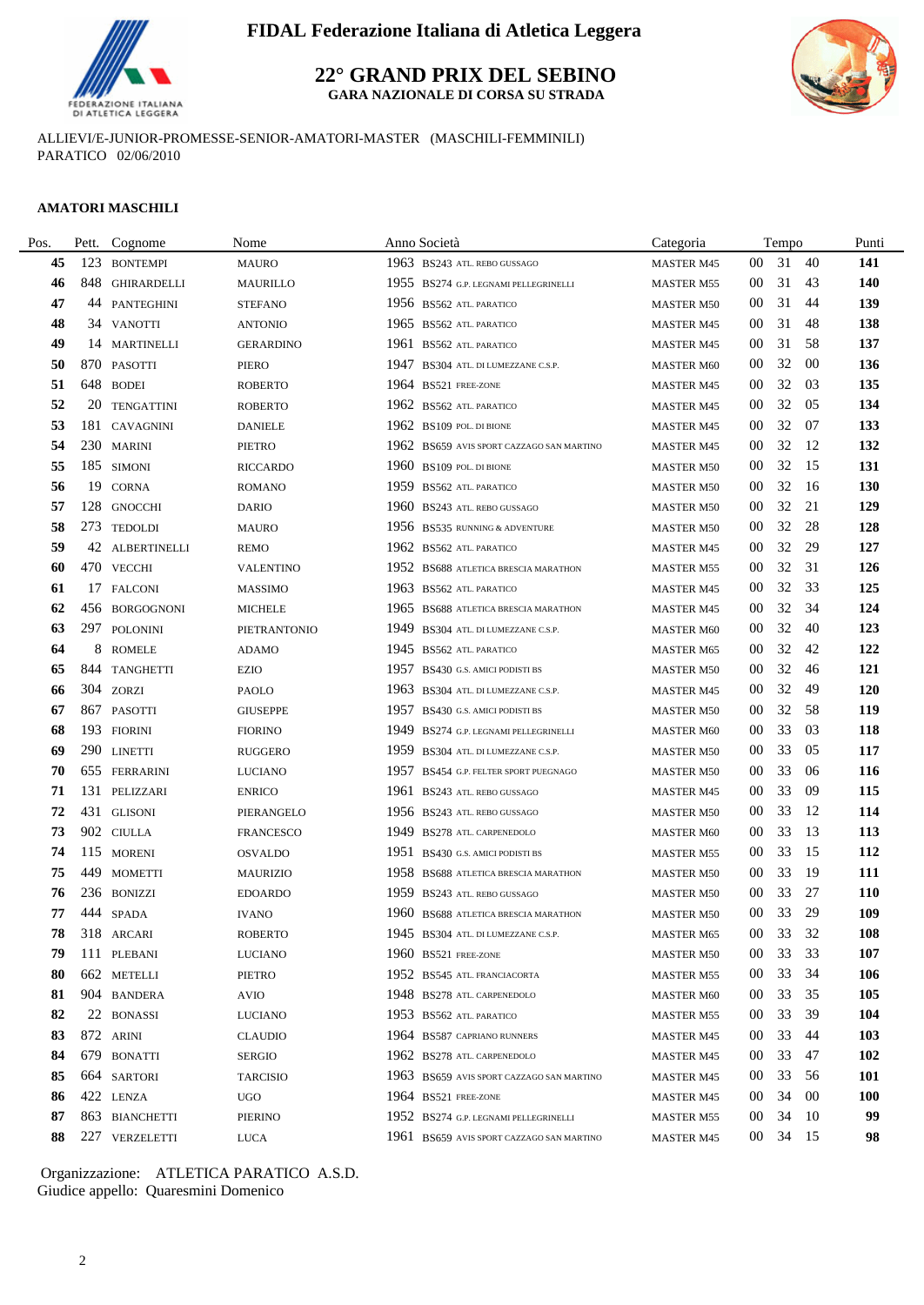

**22° GRAND PRIX DEL SEBINO GARA NAZIONALE DI CORSA SU STRADA**

ALLIEVI/E-JUNIOR-PROMESSE-SENIOR-AMATORI-MASTER (MASCHILI-FEMMINILI) PARATICO 02/06/2010

### **AMATORI MASCHILI**

| Pos.       |     | Pett. Cognome       | Nome              |      | Anno Società                              | Categoria         |                 | Tempo    |     | Punti |
|------------|-----|---------------------|-------------------|------|-------------------------------------------|-------------------|-----------------|----------|-----|-------|
| 89         |     | 94 LOMBARDO         | <b>GIUSEPPE</b>   |      | 1945 BS304 ATL. DI LUMEZZANE C.S.P.       | <b>MASTER M65</b> | $00\,$          | 34       | 20  | 97    |
| 90         |     | 663 MORANDINI       | <b>GIACOMO</b>    |      | 1955 BS274 G.P. LEGNAMI PELLEGRINELLI     | <b>MASTER M55</b> | $00\,$          | 34       | 30  | 96    |
| 91         |     | 853 SALOGNI         | <b>SILVANO</b>    |      | 1955 BS535 RUNNING & ADVENTURE            | <b>MASTER M55</b> | 00              | 34       | 34  | 95    |
| 92         | 489 | <b>BODEI</b>        | <b>ENNIO</b>      |      | 1943 BS191 U.S. SERLE                     | <b>MASTER M65</b> | $00\,$          | 34       | 36  | 94    |
| 93         | 289 | <b>LAMPUGNANI</b>   | <b>NICOLA</b>     |      | 1950 BS304 ATL. DI LUMEZZANE C.S.P.       | <b>MASTER M60</b> | $00\,$          | 34       | 37  | 93    |
| 94         |     | 455 BENEDUSI        | <b>GIOVANNI</b>   |      | 1962 BS688 ATLETICA BRESCIA MARATHON      | <b>MASTER M45</b> | 00              | 34       | 41  | 92    |
| 95         |     | 66 PETENZI          | <b>RENATO</b>     |      | 1964 BS562 ATL. PARATICO                  | <b>MASTER M45</b> | 00              | 34       | 43  | 91    |
| 96         |     | 99 MILANI           | <b>GIUSEPPE</b>   |      | 1959 BS341 FG. ATL. FALEGNAMERIA GUERRINI | <b>MASTER M50</b> | $00\,$          | 34       | 45  | 90    |
| 97         |     | 51 BERTOLDI         | <b>CLAUDIO</b>    |      | 1959 BS562 ATL. PARATICO                  | <b>MASTER M50</b> | $00\,$          | 34       | 49  | 89    |
| 98         | 9   | <b>BERTAZZOLI</b>   | <b>VITTORIO</b>   |      | 1940 BS562 ATL. PARATICO                  | <b>MASTER M70</b> | 00              | 34       | -51 | 88    |
| 99         |     | 803 TRECCANI        | DARIO SILVANO     |      | 1964 BS341 FG. ATL. FALEGNAMERIA GUERRINI | <b>MASTER M45</b> | 00              | 34       | 52  | 87    |
| <b>100</b> |     | 52 CAMPANA          | GIOVANNI          |      | 1955 BS562 ATL. PARATICO                  | <b>MASTER M55</b> | 00              | 34       | 55  | 86    |
| 101        |     | 852 PONTOGLIO       | <b>CLAUDIO</b>    |      | 1965 BS688 ATLETICA BRESCIA MARATHON      | <b>MASTER M45</b> | $00\,$          | 34       | 57  | 85    |
| 102        |     | 428 BASSETTO        | NELLO             |      | 1944 BS243 ATL. REBO GUSSAGO              | <b>MASTER M65</b> | $00\,$          | 34       | 58  | 84    |
| 103        |     | 27 CANTAMESSI       | <b>GIORGIO</b>    |      | 1951 BS562 ATL. PARATICO                  | <b>MASTER M55</b> | 00              | 34       | 59  | 83    |
| 104        | 69  | <b>BIGONI</b>       | <b>ALESSANDRO</b> |      | 1965 BS562 ATL. PARATICO                  | <b>MASTER M45</b> | $00\,$          | 35       | -00 | 82    |
| 105        |     | 298 POLOTTI         | <b>ALBERTO</b>    | 1951 | BS304 ATL. DI LUMEZZANE C.S.P.            | <b>MASTER M55</b> | 00              | 35       | 02  | 81    |
| 106        |     | 836 LORENZETTI      | <b>ROLANDO</b>    | 1947 | <b>BS562 ATL PARATICO</b>                 | <b>MASTER M60</b> | 00              | 35       | 05  | 80    |
| 107        | 647 | <b>MAIFREDI</b>     | <b>MARINO</b>     | 1950 | BS545 ATL. FRANCIACORTA                   | <b>MASTER M60</b> | 00              | 35       | 07  | 79    |
| 108        |     | 653 GORNI           | <b>ENRICO</b>     | 1957 | BS341 FG. ATL. FALEGNAMERIA GUERRINI      | <b>MASTER M50</b> | 00              | 35       | 08  | 78    |
| 109        |     | 12 GAVAZZENI        | <b>EZIO CARLO</b> | 1960 | <b>BS562 ATL. PARATICO</b>                | <b>MASTER M50</b> | 00              | 35       | -10 | 77    |
| <b>110</b> |     | 463 KARAWE TANTRIGE | MERVYN PEREIRA    | 1962 | BS688 ATLETICA BRESCIA MARATHON           | <b>MASTER M45</b> | 00              | 35       | 12  | 76    |
| 111        |     | 859 SALVALAI        | <b>GIULIO</b>     |      | 1965 BS341 FG. ATL. FALEGNAMERIA GUERRINI | <b>MASTER M45</b> | 00              | 35       | -15 | 75    |
| 112        |     | 864 ARRIGHINI       | <b>LEONARDO</b>   |      | 1962 BS688 ATLETICA BRESCIA MARATHON      | <b>MASTER M45</b> | 00              | 35       | 17  | 74    |
| 113        |     | 54 SANGALLI         | <b>MAURO</b>      |      | 1949 BS562 ATL. PARATICO                  | <b>MASTER M60</b> | 00              | 35       | -19 | 73    |
| 114        |     | 113 CAVAGNA         | <b>ILARIO</b>     |      | 1957 BS256 PADILE R.M. GUIZZI             | <b>MASTER M50</b> | $00\,$          | 35       | 20  | 72    |
| 115        |     | 837 PARTH           | <b>GIUSEPPE</b>   | 1961 | BS256 PADILE R.M. GUIZZI                  | <b>MASTER M45</b> | $00\,$          | 35       | 26  | 71    |
| 116        |     | 451 MANENTI         | <b>MAURIZIO</b>   | 1959 | BS688 ATLETICA BRESCIA MARATHON           | <b>MASTER M50</b> | 00              | 35       | 27  | 70    |
| 117        |     | 78 PAGANELLI        | MARCO             |      | 1963 BS562 ATL. PARATICO                  | <b>MASTER M45</b> | 00              | 35       | 28  | 69    |
| 118        |     | 452 GAVIOLI         | <b>ANDREA</b>     |      | 1965 BS688 ATLETICA BRESCIA MARATHON      | <b>MASTER M45</b> | 00              | 35       | 32  | 68    |
| 119        |     | 81 GANASSI          | <b>GIULIANO</b>   |      | 1960 BS562 ATL. PARATICO                  | <b>MASTER M50</b> | $00\,$          | 35       | 36  | 67    |
| <b>120</b> |     | 445 BARONIO         | <b>ROBERTO</b>    |      | 1964 BS688 ATLETICA BRESCIA MARATHON      | <b>MASTER M45</b> | 00              | 35       | 37  | 66    |
| 121        |     | 423 GIORDANO        | <b>RICCARDO</b>   |      | 1963 BS521 FREE-ZONE                      | <b>MASTER M45</b> | $00\,$          | 35       | 38  | 65    |
| 122        |     | 278 BINETTI         | <b>VALMORE</b>    |      | 1945 BS304 ATL. DI LUMEZZANE C.S.P.       | <b>MASTER M65</b> |                 | 00 35 41 |     | 64    |
| 123        |     | 851 MOSCA           | ALBERTO           |      | 1963 BS688 ATLETICA BRESCIA MARATHON      | <b>MASTER M45</b> | 00              | 35       | -44 | 63    |
| 124        |     | 61 ZANNI            | <b>GIOVANNI</b>   |      | 1956 BS562 ATL PARATICO                   | <b>MASTER M50</b> | 00              | 35       | 47  | 62    |
| 125        |     | 676 MARINI          | <b>FRANCO</b>     |      | 1941 BS278 ATL. CARPENEDOLO               | <b>MASTER M65</b> | 00              | 35       | 49  | 61    |
| 126        |     | 102 GUSSAGO         | <b>MAURIZIO</b>   |      | 1959 BS304 ATL. DI LUMEZZANE C.S.P.       | <b>MASTER M50</b> | $00\,$          | 35       | 50  | 60    |
| 127        |     | 37 SPANU            | <b>GREGORIO</b>   |      | 1943 BS562 ATL. PARATICO                  | <b>MASTER M65</b> | $00\,$          | 35       | 53  | 59    |
| 128        |     | 75 RINALDI          | <b>IVANO</b>      |      | 1962 BS562 ATL. PARATICO                  | <b>MASTER M45</b> | 00              | 35       | 55  | 58    |
| 129        |     | 41 FILIPPI          | <b>OLIVO</b>      |      | 1964 BS562 ATL. PARATICO                  | <b>MASTER M45</b> | $00\,$          | 35       | 56  | 57    |
| <b>130</b> |     | 60 LORDI            | <b>BENEDETTO</b>  |      | 1947 BS562 ATL. PARATICO                  | <b>MASTER M60</b> | 00              | 36       | 03  | 56    |
| 131        |     | 180 BASSI           | PIERVINCENZO      |      | 1961 BS109 POL. DI BIONE                  | <b>MASTER M45</b> | 00              | 36       | 05  | 55    |
| 132        |     | 296 PISCIOLI        | <b>PIERINO</b>    |      | 1945 BS304 ATL. DI LUMEZZANE C.S.P.       | <b>MASTER M65</b> | 00 <sup>°</sup> | 36 06    |     | 54    |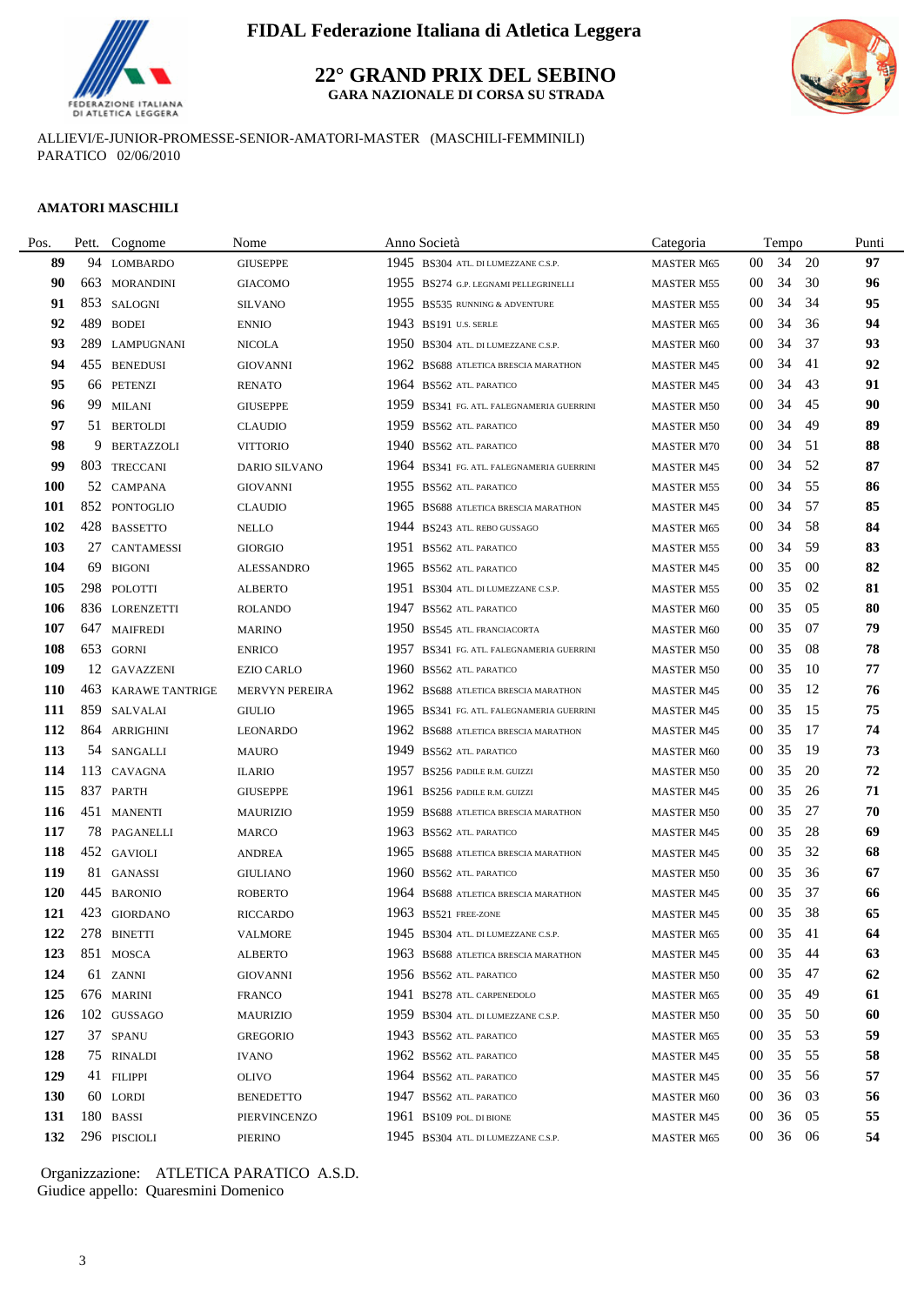

**22° GRAND PRIX DEL SEBINO GARA NAZIONALE DI CORSA SU STRADA**



ALLIEVI/E-JUNIOR-PROMESSE-SENIOR-AMATORI-MASTER (MASCHILI-FEMMINILI) PARATICO 02/06/2010

#### **AMATORI MASCHILI**

| Pos.       | Pett. | Cognome          | Nome               |      | Anno Società                              | Categoria         |                 | Tempo |     | Punti     |
|------------|-------|------------------|--------------------|------|-------------------------------------------|-------------------|-----------------|-------|-----|-----------|
| 133        |       | 437 RUFFINI      | <b>RENATO</b>      |      | 1963 BS243 ATL. REBO GUSSAGO              | <b>MASTER M45</b> | $00\,$          | 36    | -09 | 53        |
| 134        |       | 860 MARINI       | <b>LUCIANO</b>     |      | 1965 BS341 FG. ATL. FALEGNAMERIA GUERRINI | <b>MASTER M45</b> | $00\,$          | 36    | -16 | 52        |
| 135        |       | 857 MANESSI      | <b>RICCARDO</b>    |      | 1958 BS319 ATL. RODENGO SAIANO            | <b>MASTER M50</b> | 00              | 36    | 28  | 51        |
| 136        |       | 264 FERLIGA      | <b>GIOVANNI</b>    |      | 1956 BS660 ARIENI TEAM                    | <b>MASTER M50</b> | 00              | 36    | 40  | 50        |
| 137        |       | 291 MONTINI      | <b>ELIO</b>        |      | 1955 BS304 ATL. DI LUMEZZANE C.S.P.       | <b>MASTER M55</b> | $00\,$          | 36    | 43  | 49        |
| 138        |       | 839 PASOTTI      | <b>FABIO</b>       | 1963 | BS304 ATL. DI LUMEZZANE C.S.P.            | <b>MASTER M45</b> | 00              | 36    | 49  | 48        |
| 139        |       | 446 D'ANGELO     | <b>GIUSEPPE</b>    |      | 1951 BS688 ATLETICA BRESCIA MARATHON      | <b>MASTER M55</b> | 00              | 36    | 55  | 47        |
| 140        |       | 283 GABRIELI     | ALESSANDRO         |      | 1953 BS304 ATL. DI LUMEZZANE C.S.P.       | <b>MASTER M55</b> | $00\,$          | 37    | 01  | 46        |
| 141        |       | 163 BIASINI      | <b>GIAN FRANCO</b> |      | 1956 BS368 U.S. MALONNO                   | <b>MASTER M50</b> | $00\,$          | 37    | 05  | 45        |
| 142        |       | 87 GARDANA       | <b>CLAUDIO</b>     |      | 1965 BS562 ATL PARATICO                   | <b>MASTER M45</b> | $00\,$          | 37    | -11 | 44        |
| 143        |       | 224 CONSOLI      | <b>VALTER</b>      |      | 1958 BS659 AVIS SPORT CAZZAGO SAN MARTINO | <b>MASTER M50</b> | 00              | 37    | 16  | 43        |
| 144        |       | 903 BARONCHELLI  | <b>FERDINANDO</b>  |      | 1953 BS278 ATL. CARPENEDOLO               | <b>MASTER M55</b> | 00              | 37    | -18 | 42        |
| 145        |       | 21 STAFFONI      | <b>MAFFEO</b>      | 1947 | <b>BS562 ATL. PARATICO</b>                | <b>MASTER M60</b> | $00\,$          | 37    | 20  | 41        |
| 146        |       | 162 BIASINI      | <b>VALTER</b>      | 1959 | BS368 U.S. MALONNO                        | <b>MASTER M50</b> | 00              | 37    | 25  | 40        |
| 147        |       | 868 ROSSI        | <b>RAFFAELLO</b>   |      | 1954 BS465 NEW ATHLETICS SULZANO          | <b>MASTER M55</b> | $00\,$          | 37    | 33  | 39        |
| 148        |       | 675 CINELLI      | <b>FABIO</b>       |      | 1965 BS688 ATLETICA BRESCIA MARATHON      | <b>MASTER M45</b> | $00\,$          | 37    | 36  | 38        |
| 149        | 229   | <b>INVERARDI</b> | <b>SERGIO</b>      | 1961 | BS659 AVIS SPORT CAZZAGO SAN MARTINO      | <b>MASTER M45</b> | 00              | 37    | 50  | 37        |
| 150        |       | 108 BOSIO        | <b>EUGENIO</b>     | 1960 | BS304 ATL. DI LUMEZZANE C.S.P.            | <b>MASTER M50</b> | 00              | 37    | 55  | 36        |
| 151        |       | 840 PASOTTI      | PERSIO             |      | 1945 BS304 ATL. DI LUMEZZANE C.S.P.       | <b>MASTER M65</b> | $00\,$          | 37    | 57  | 35        |
| 152        | 65    | PELIZZARI        | <b>ANGELO</b>      |      | 1964 BS562 ATL. PARATICO                  | <b>MASTER M45</b> | $00\,$          | 38    | 04  | 34        |
| 153        |       | 829 GOZIO        | <b>RENATO</b>      |      | 1941 BS319 ATL. RODENGO SAIANO            | <b>MASTER M65</b> | 00              | 38    | -10 | 33        |
| 154        |       | 802 VILLA        | CARLO              | 1930 | BS278 ATL. CARPENEDOLO                    | <b>MASTER M80</b> | 00              | 38    | 27  | 32        |
| 155        |       | 263 CALI         | <b>MAURIZIO</b>    |      | 1956 BS660 ARIENI TEAM                    | <b>MASTER M50</b> | 00              | 38    | 29  | 31        |
| 156        |       | 36 TALLARINI     | <b>FRANCESCO</b>   |      | 1963 BS562 ATL. PARATICO                  | <b>MASTER M45</b> | 00              | 38    | 33  | 30        |
| 157        |       | 86 D'ALESSANDRIA | PAOLO              |      | 1951 BS562 ATL. PARATICO                  | <b>MASTER M55</b> | 00              | 38    | 35  | 29        |
| 158        |       | 424 MARTINELLI   | <b>VALTER</b>      |      | 1964 BS521 FREE-ZONE                      | <b>MASTER M45</b> | 00              | 38    | 36  | 28        |
| 159        |       | 294 PASOTTI      | <b>SANTO</b>       |      | 1946 BS304 ATL. DI LUMEZZANE C.S.P.       | <b>MASTER M60</b> | 00              | 38    | 42  | 27        |
| <b>160</b> | 317   | <b>TOMASONI</b>  | <b>GUALTIERO</b>   |      | 1959 BS304 ATL. DI LUMEZZANE C.S.P.       | <b>MASTER M50</b> | $00\,$          | 38    | 49  | 26        |
| 161        | 48    | <b>PREITI</b>    | <b>DOMENICO</b>    |      | 1959 BS562 ATL. PARATICO                  | <b>MASTER M50</b> | 00              | 38    | 57  | 25        |
| 162        |       | 287 ISAIA        | <b>FORTUNATO</b>   |      | 1955 BS304 ATL. DI LUMEZZANE C.S.P.       | <b>MASTER M55</b> | 00              | 38    | 58  | 24        |
| 163        |       | 813 CRISCI       | <b>ANTONIO</b>     |      | 1945 BS082 ATL. VIGHENZI PADENGHE         | <b>MASTER M65</b> | 00              | 39    | 04  | 23        |
| 164        |       | 186 FACCHINI     | <b>NARCISO</b>     |      | 1958 BS538 ATL. GAVARDO '90 LIB.          | <b>MASTER M50</b> | 00              | 39    | 09  | 22        |
| 165        |       | 332 ABONDIO      | <b>GIUSEPPE</b>    |      | 1942 BS274 G.P. LEGNAMI PELLEGRINELLI     | <b>MASTER M65</b> | $00\,$          | 39    | 16  | 21        |
| 166        |       | 845 RABESCO      | <b>ANTONIO</b>     |      | 1959 BS688 ATLETICA BRESCIA MARATHON      | <b>MASTER M50</b> | $00\,$          | 39    | 25  | 20        |
| 167        |       | 225 DELBARBA     | <b>CLAUDIO</b>     |      | 1957 BS659 AVIS SPORT CAZZAGO SAN MARTINO | <b>MASTER M50</b> | 00              | 39    | 34  | 19        |
| 168        |       | 175 BONDIONI     | <b>CLAUDIO</b>     |      | 1945 BS545 ATL. FRANCIACORTA              | <b>MASTER M65</b> | $00\,$          | 39    | 35  | 18        |
| 169        |       | 439 VENTO        | VITO               |      | 1936 BS243 ATL. REBO GUSSAGO              | <b>MASTER M70</b> | $00\,$          | 39    | 36  | 17        |
| 170        |       | 661 FRACASSI     | <b>SERGIO</b>      |      | 1952 BS377 ATL. BEDIZZOLE                 | <b>MASTER M55</b> | $00\,$          | 39    | 47  | 16        |
| 171        |       | 832 PAINI        | <b>ALBERTO</b>     |      | 1946 BS368 U.S. MALONNO                   | <b>MASTER M60</b> | $00\,$          | 39    | 56  | 15        |
| 172        |       | 282 DUINA        | <b>VITTORIO</b>    |      | 1938 BS304 ATL. DI LUMEZZANE C.S.P.       | <b>MASTER M70</b> | 00              | 40    | 09  | 14        |
| 173        |       | 838 PICENNI      | <b>MAURO</b>       |      | 1956 BS256 PADILE R.M. GUIZZI             | <b>MASTER M50</b> | $00\,$          | 40    | 11  | 13        |
| 174        |       | 650 TONONI       | <b>SILVIO</b>      |      | 1951 BS341 FG. ATL. FALEGNAMERIA GUERRINI | <b>MASTER M55</b> | 00              | 41    | 37  | 12        |
| 175        |       | 79 MIGLIO        | <b>GIORGIO</b>     |      | 1955 BS562 ATL PARATICO                   | <b>MASTER M55</b> | 00              | 42    | 06  | <b>11</b> |
| 176        |       | 295 PEDRELLI     | <b>GIANPIETRO</b>  |      | 1947 BS304 ATL. DI LUMEZZANE C.S.P.       | <b>MASTER M60</b> | 00 <sup>1</sup> | 42    | 32  | <b>10</b> |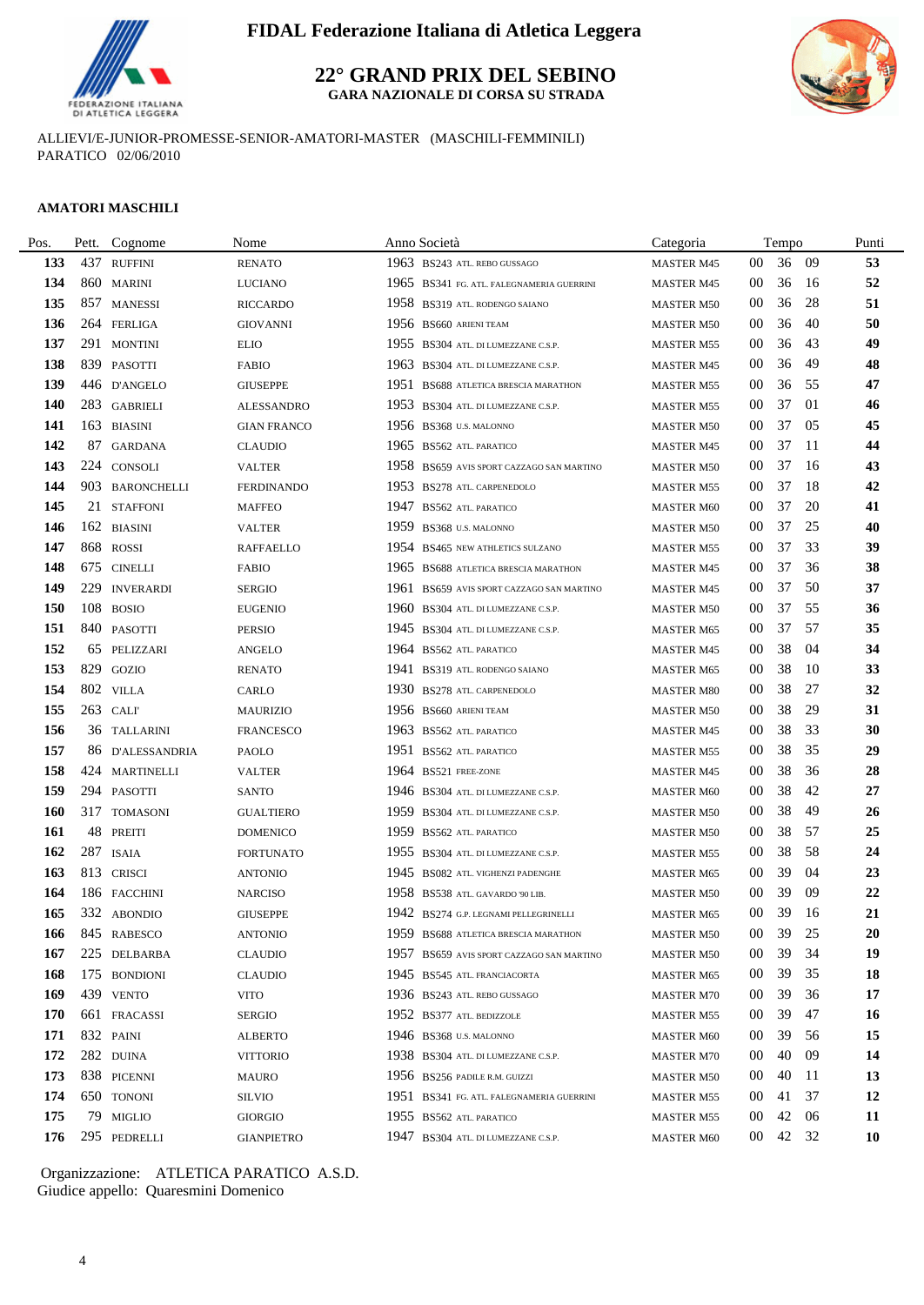

**22° GRAND PRIX DEL SEBINO**

**GARA NAZIONALE DI CORSA SU STRADA**



ALLIEVI/E-JUNIOR-PROMESSE-SENIOR-AMATORI-MASTER (MASCHILI-FEMMINILI) PARATICO 02/06/2010

#### **AMATORI MASCHILI**

| Pos. |     | Pett. Cognome   | Nome            | Anno Società                              | Categoria         |                 | Tempo |                 | Punti |
|------|-----|-----------------|-----------------|-------------------------------------------|-------------------|-----------------|-------|-----------------|-------|
| 177  |     | 801 TOFFANO     | <b>IVANO</b>    | 1952 BS028 ATL FLY FLOT                   | <b>MASTER M55</b> | 00 <sup>°</sup> | 42    | -46             | 9     |
| 178  | 77  | <b>MONDINI</b>  | <b>GIOVANNI</b> | 1953 BS562 ATL PARATICO                   | <b>MASTER M55</b> | 00 <sup>°</sup> | 42    | -48             | 8     |
| 179  |     | 651 SCROFFI     | <b>RENATO</b>   | 1957 BS341 FG. ATL. FALEGNAMERIA GUERRINI | <b>MASTER M50</b> | 00 <sup>°</sup> | 43 03 |                 |       |
| 180  |     | $164$ TISI      | <b>LORENZO</b>  | 1954 BS368 U.S. MALONNO                   | <b>MASTER M55</b> | 00 <sup>°</sup> | 45 12 |                 | 6     |
| 181  |     | 39 CORTINOVIS   | <b>MICHELE</b>  | 1953 BS562 ATL PARATICO                   | <b>MASTER M55</b> | 00 <sup>°</sup> | 45    | - 30            |       |
| 182  | 657 | <b>BONIOTTI</b> | LUIGI           | 1934 BS430 G.S. AMICI PODISTI BS          | <b>MASTER M75</b> | 00 <sup>1</sup> | -45   | - 38            | 4     |
| 183  |     | 125 COMINI      | <b>DANIELE</b>  | 1957 BS243 ATL. REBO GUSSAGO              | <b>MASTER M50</b> | 00 <sup>1</sup> | 49    | -48             | 3     |
| 184  | 129 | <b>GUALDI</b>   | <b>ETTORE</b>   | 1950 BS243 ATL REBO GUSSAGO               | <b>MASTER M60</b> | 00 <sup>°</sup> | 50 15 |                 | 2     |
| 185  |     | 306 CARDINI     | <b>ALBERTO</b>  | 1940 BS304 ATL. DI LUMEZZANE C.S.P.       | <b>MASTER M70</b> | 01              | -01   | $\overline{10}$ |       |
|      |     |                 |                 |                                           |                   |                 |       |                 |       |